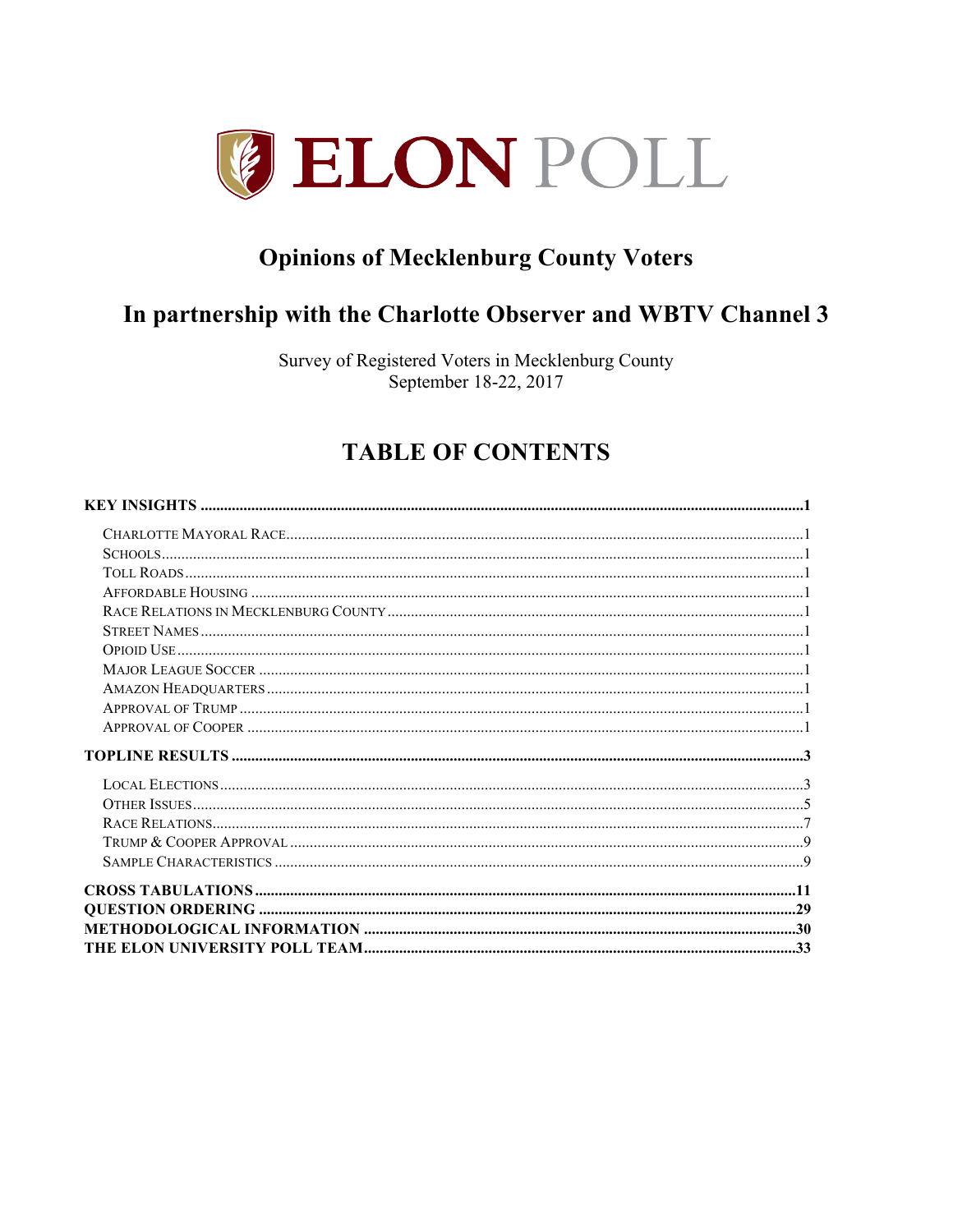# **Key Insights Key Survey Insights**

The Elon University poll conducted a live-caller, dual frame survey of registered voters living in Mecklenburg County, September 18-22, 2017. Eighty percent of respondents were Charlotte residents  $(80.6\%$ , n=493). The results for Mecklenburg County overall have a margin of error of  $+/3.96\%$ . The results for only Charlotte residents have a margin of error of +/- 4.41%.

### **Charlotte Mayoral Race**

In total, 60.5% of Charlotte voters reported they were somewhat or very excited about the upcoming mayoral race. 35.6% were not at all excited. Most Charlotte residents, 70.5%, reported they are very likely to vote in the local elections on Nov. 7, 2017. 15.1% said they are somewhat likely, and 13% said they are not at all likely to vote. Turnout in the 2015 Charlotte mayoral election was 15%.

Voters were asked about both the Democratic and Republican candidates for mayor, Vi Lyles and Kenny Smith. 39.6% of Charlotte voters held a favorable opinion of Vi Lyles, the Democratic candidate, 16.1% held an unfavorable opinion, while 23.2% didn't know enough about her to say. 17.2% of Charlotte voters held a favorable opinion of Kenny Smith, the Republican candidate, 32.0% held unfavorable views of Smith, while 28.8% didn't know enough about him to say.

When Charlotte voters were asked which issue should be the number one priority for the next mayor of Charlotte, the most frequent responses were education (17%); economic development / jobs (14%); and race relations or diversity  $(11\%)$ .

### **Schools**

In addition to the mayoral race, a \$922 million school bond will be on the ballot for Mecklenburg County voters. In this poll, more than three-quarters of voters, 77.7%, support the bond to expand and upgrade existing buildings, and to build new schools. Only 14.5% expressed opposition to the measure.

### **Toll Roads**

Most Mecklenburg County voters would rather pay for new roads by increasing taxes, instead of adding toll roads or lanes (54%). However, a substantial percentage of voters responded that they would prefer tolls to taxes (29.9%).

### **Affordable Housing**

Charlotte's city council has pledged to increase the amount of affordable housing available to low income residents. 75.1% of Mecklenburg County voters report it is very difficult or somewhat difficult to find affordable and desirable housing (32.7% very difficult, 42.4% somewhat difficult). Fewer Mecklenburg County voters, 58.9%, said they would support the development of low income housing in their own neighborhood.

### **Race Relations in Mecklenburg County**

When asked about whether race relations have improved since the shooting of Keith Lamont Scott in September 2016, more than half of Mecklenburg County voters, 58.2%, responded that race relations were about the same as before; 28.9% responded that relations were worse, and only 6.8% responded that relations were better.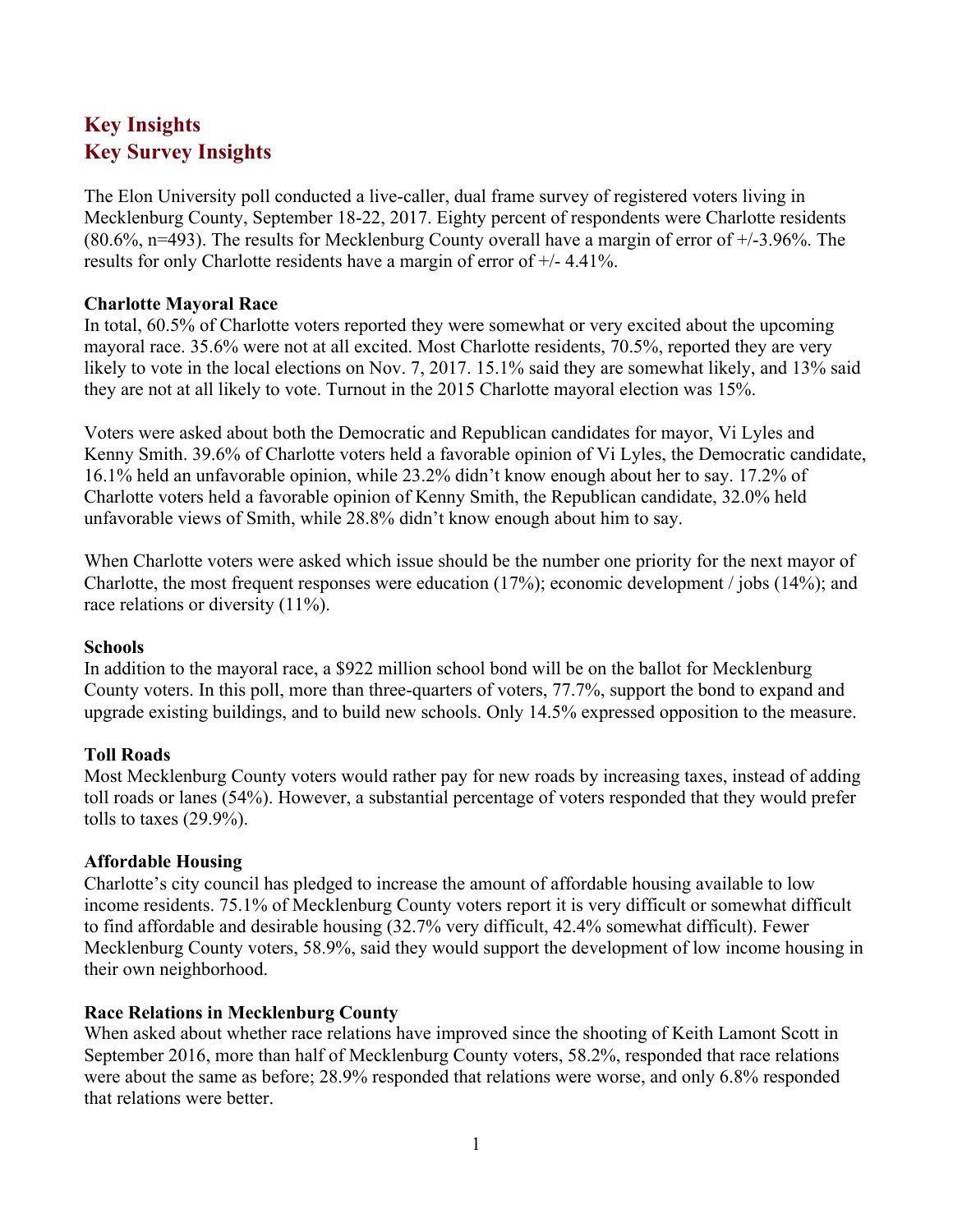A third of voters, 32.9%, believe the Charlotte Mecklenburg County police (CMPD) treat racial minorities fairly; while almost half, 46.6%, reported that some groups are treated better than others.

Respondents were also asked if they support granting a citizen review board the power to investigate claims of police misconduct and require police to provide information. The existing Charlotte Citizen Review Board, which handles residents' complaints of police misconduct, has requested the state legislature grant them subpoena power. 72.2% of Mecklenburg County voters indicated they support granting a citizen review board this power; 18.8% do not support it.

### **Street Names**

Charlotte has several streets named for Confederate leaders. Most Mecklenburg County voters indicated these names do not need to be changed (64.3%). Only 24.5% said streets like Stonewall Street should have their names changed by the city.

### **Opioid Use**

More than half of Mecklenburg County voters said that they think people's illegal use of prescription drugs should be dealt with by the medical system (54.2%) rather than the criminal justice system  $(26.2\%)$ .

### **Major League Soccer**

Most Mecklenburg County voters said they would not support the use of tax dollars to build a Major League Soccer stadium (54.1%), if the city is chosen for a new team. However, a substantial percentage of voters said they would support the use of tax dollars for such a project (37.2%).

### **Amazon Headquarters**

Charlotte is currently competing with other major North American cities to become the second headquarters of Amazon. Voters are optimistic that Charlotte is likely to win this competition; 26% said it is very likely, and 54% said it is somewhat likely.

### **Approval of Trump**

Only 19.8% approve of the way Donald Trump is handling his job as president. Nearly seventy percent disapprove of President Trump (69.5%). In the 2016 presidential election, the Democratic candidate Hillary Clinton received 62% of the vote in Mecklenburg County. President Trump received 32% of the vote.

### **Approval of Cooper**

More than half of Mecklenburg County voters approve of Governor Roy Cooper (52.5%) A quarter of Mecklenburg County residents disapproved (24.7%). However, 20.1% said they didn't know enough about his handling of the job to say.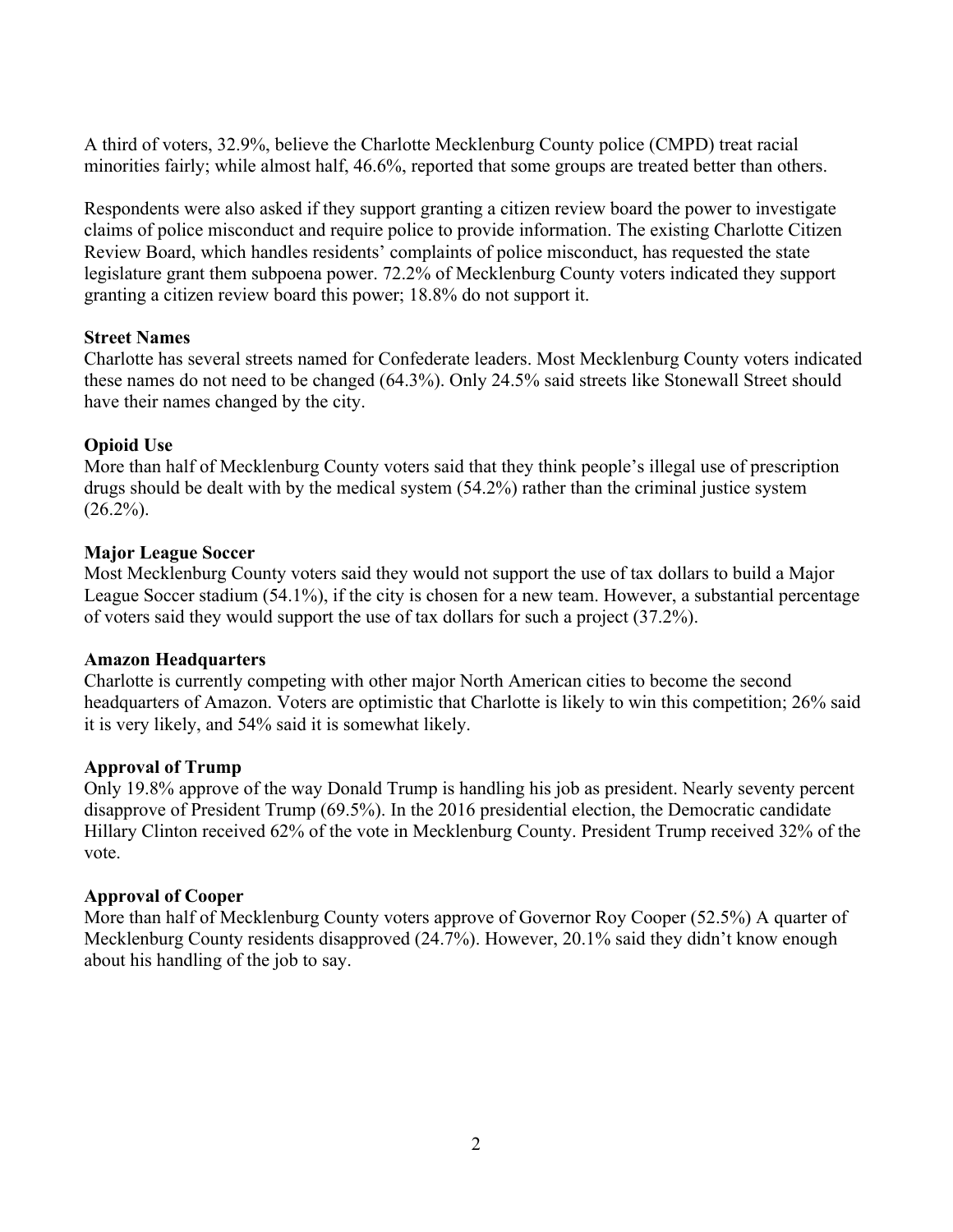# **Topline Results**

## **Local Elections**

### *Vote Likelihood*

How likely are you to vote in the local elections on November 7th?

|                         | All Mecklenburg |         | Charlotte |               |
|-------------------------|-----------------|---------|-----------|---------------|
|                         | N               | $\%$    | N         | $\frac{0}{0}$ |
| Very likely             | 409             | 66.90%  | 348       | 70.50%        |
| Somewhat likely         | 99              | 16.10%  | 75        | 15.10%        |
| Not at all likely       | 96              | 15.70%  | 64        | 13.00%        |
| Don't know [Don't Read] | 6               | 1.00%   | 5         | 1.10%         |
| Refused [Don't Read]    |                 | 0.20%   |           | 0.20%         |
| $N=$                    | 611             | 100.00% | 493       | 100.00%       |

## *Lyles Favorability\**

Do you have a favorable or unfavorable opinion of Vi Lyles, the Democratic candidate for mayor of Charlotte?

|                         | All Mecklenburg |               | Charlotte |               |
|-------------------------|-----------------|---------------|-----------|---------------|
|                         | N               | $\frac{0}{0}$ | N         | $\frac{0}{0}$ |
| Favorable               | 222             | 36.30%        | 195       | 39.60%        |
| Unfavorable             | 118             | 19.30%        | 79        | 16.10%        |
| Don't Know [Don't Read] | 147             | 24.00%        | 115       | 23.20%        |
| No opinion [Don't Read] | 117             | 19.20%        | 96        | 19.50%        |
| Refused [Don't Read]    | 7               | 1.20%         | 8         | 1.60%         |
| $N=$                    | 611             | 100.00%       | 493       | 100.00%       |

# *Smith Favorability\**

Do you have a favorable or unfavorable opinion of Kenny Smith, the Republican candidate for mayor of Charlotte?

|                         | All Mecklenburg |               | Charlotte |               |
|-------------------------|-----------------|---------------|-----------|---------------|
|                         | N               | $\frac{0}{0}$ | N         | $\frac{0}{0}$ |
| Favorable               | 119             | 19.50%        | 85        | 17.20%        |
| Unfavorable             | 182             | 29.80%        | 158       | 32.00%        |
| Don't Know [Don't Read] | 176             | 28.80%        | 142       | 28.80%        |
| No opinion [Don't Read] | 129             | 21.20%        | 104       | 21.00%        |
| Refused [Don't Read]    | 4               | $0.70\%$      |           | $0.90\%$      |
| $N=$                    | 611             | 100.00%       | 493       | 100.00%       |

\* Note: The order of Lyles and Smith favorability was randomized for each interview.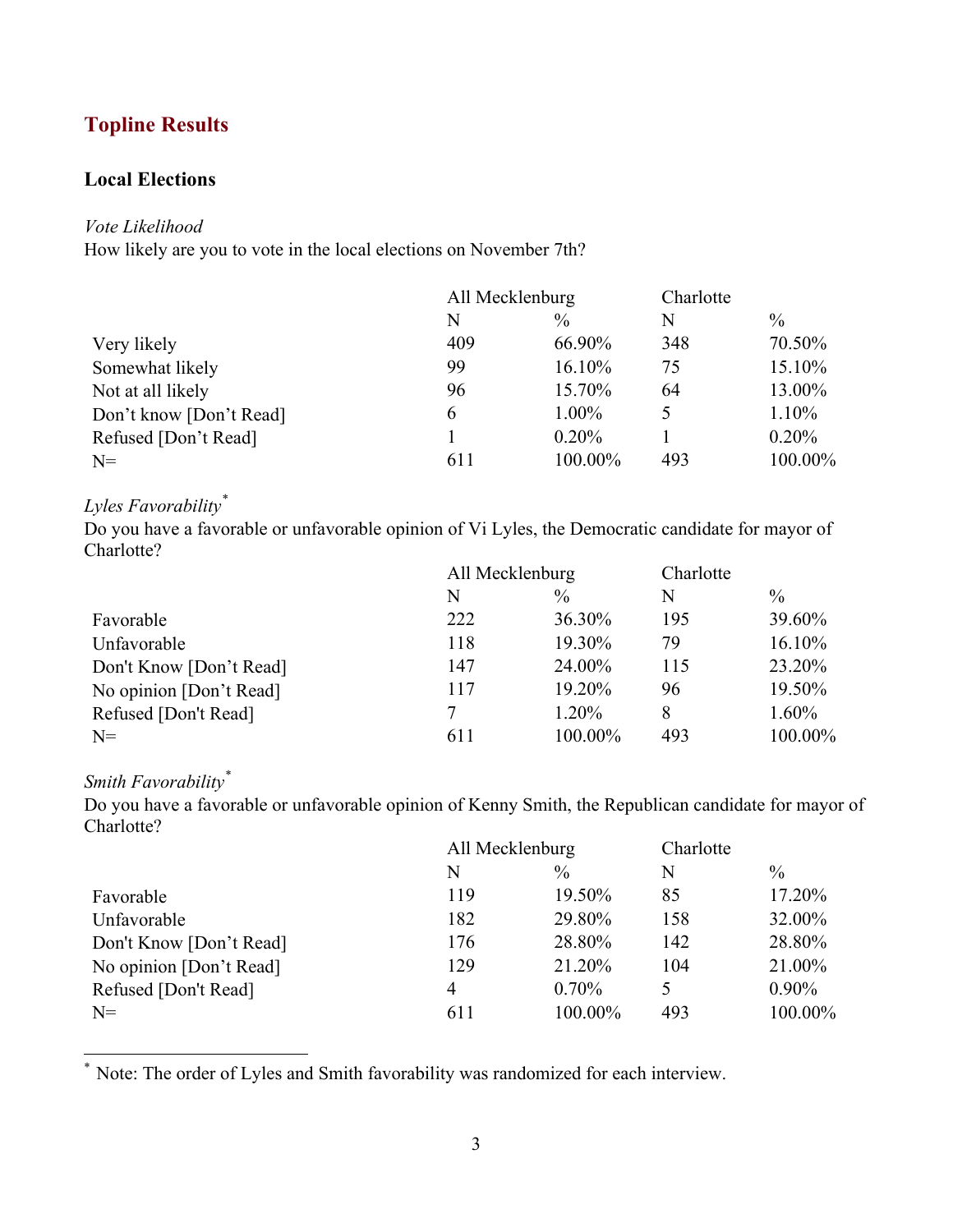## *Excited About Race*

How excited are you about the upcoming Charlotte mayoral race?

|                         | All Mecklenburg |          | Charlotte |          |
|-------------------------|-----------------|----------|-----------|----------|
|                         | N               | $\%$     | N         | $\%$     |
| Very excited            | 128             | 21.00%   | 116       | 23.60%   |
| Somewhat excited        | 216             | 35.30%   | 182       | 36.90%   |
| Not at all excited      | 245             | 40.20%   | 176       | 35.60%   |
| Don't know [Don't Read] | 18              | $3.00\%$ | 16        | 3.30%    |
| Refused [Don't Read]    | 4               | $0.60\%$ | 3         | $0.50\%$ |
| $N=$                    | 611             | 100.00%  | 493       | 100.00%  |

## *Most Important Issue*

Which issue should be the number one priority for the next Mayor of Charlotte?

|                             | All Mecklenburg |               | Charlotte Only |               |
|-----------------------------|-----------------|---------------|----------------|---------------|
|                             | N               | $\frac{0}{0}$ | N              | $\frac{0}{0}$ |
| Education                   | 96              | 16%           | 82             | 17%           |
| Economic Development / Jobs | 84              | 14%           | 70             | 14%           |
| Race Relations / Diversity  | 65              | 11%           | 53             | 11%           |
| Traffic / Roads             | 60              | 10%           | 42             | 9%            |
| Crime                       | 51              | 9%            | 46             | 10%           |
| Housing                     | 36              | 6%            | 35             | 7%            |
| <b>City Management</b>      | 33              | 6%            | 22             | 5%            |
| Taxes                       | 16              | 3%            | 12             | $2\%$         |
| H <sub>B2</sub>             | 15              | 3%            | 12             | $2\%$         |
| Poverty                     | 9               | $2\%$         | 8              | $2\%$         |
| <b>Health Care</b>          | 8               | $1\%$         | 8              | $2\%$         |
| Miscellaneous               | 32              | $5\%$         | 24             | 5%            |
| Greenspace / Environment    | 5               | $1\%$         | $\overline{4}$ | $1\%$         |
| Don't Know                  | 82              | 14%           | 63             | 13%           |
| $N =$                       | 592             | 100%          | 481            | 100%          |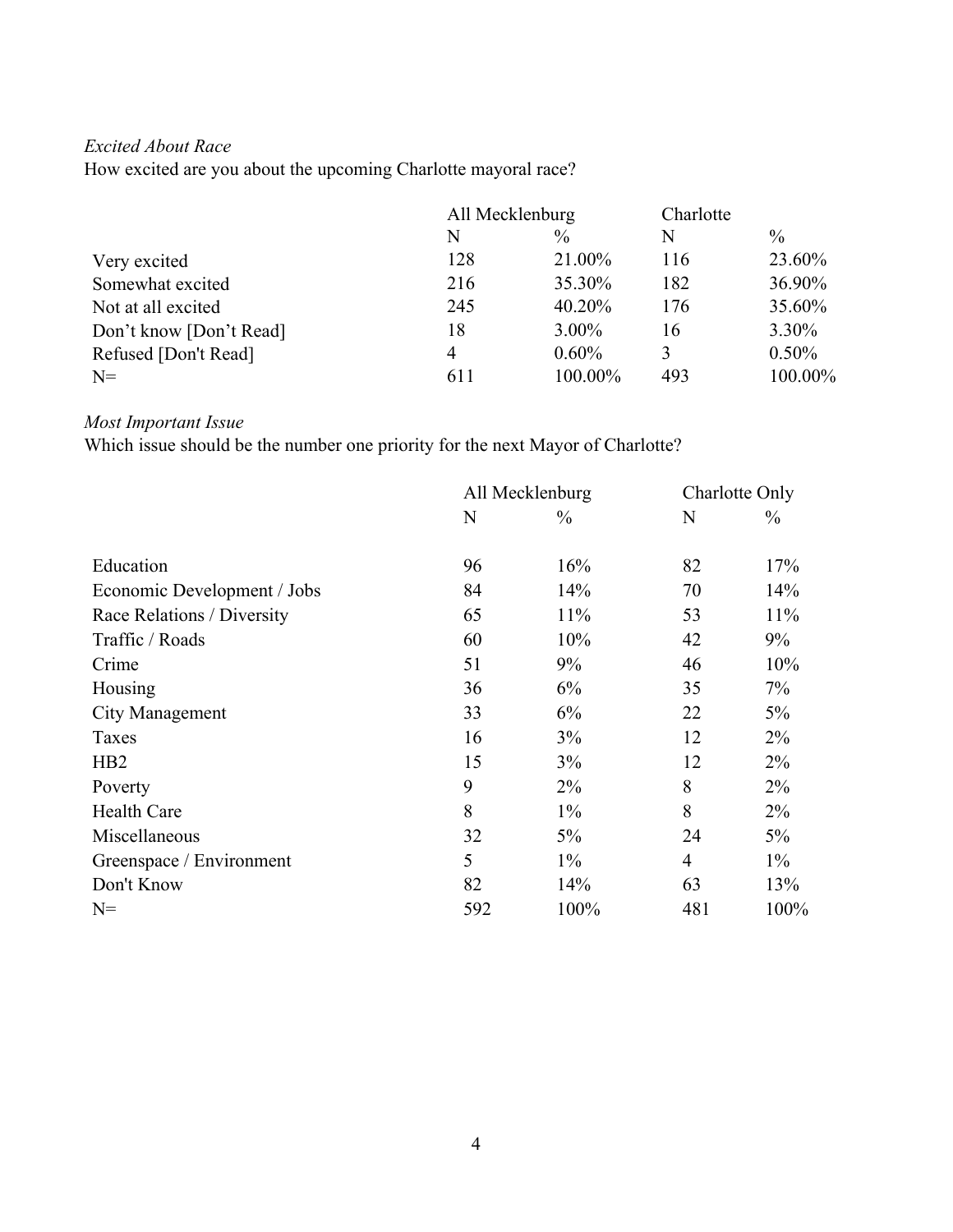## **Other Issues**

### *Toll Roads*

Thinking about the road situation in Mecklenburg County, would you rather new roads be paid for by adding tolls or by increasing taxes?

|                         |     | All Mecklenburg |     | Charlotte     |
|-------------------------|-----|-----------------|-----|---------------|
|                         | N   | $\%$            | N   | $\frac{0}{0}$ |
| Tolls                   | 183 | 29.90%          | 155 | 31.40%        |
| Taxes                   | 330 | 54.00%          | 256 | 51.90%        |
| Don't know [Don't Read] | 83  | 13.60%          | 70  | 14.10%        |
| Refused [Don't Read]    | 15  | 2.50%           | 13  | 2.60%         |
| $N=$                    | 611 | 100.00%         | 493 | 100.00%       |

### *Difficult to Find Affordable Housing*

How difficult do you think it is to find affordable and desirable housing in Mecklenburg County? Would you say it is very difficult, somewhat difficult, or not at all difficult?

|                         | All Mecklenburg |               | Charlotte |               |
|-------------------------|-----------------|---------------|-----------|---------------|
|                         | N               | $\frac{0}{0}$ | N         | $\frac{0}{0}$ |
| Very Difficult          | 200             | 32.70%        | 173       | 35.10%        |
| Somewhat Difficult      | 259             | 42.40%        | 204       | 41.40%        |
| Not at all difficult    | 113             | 18.40%        | 82        | 16.70%        |
| Don't know [Don't Read] | 34              | $5.60\%$      | 29        | 5.80%         |
| Refused [Don't Read]    | 5               | $0.90\%$      | 5         | 1.00%         |
| $N=$                    | 611             | 100.00%       | 493       | 100.00%       |

### *Affordable Housing In Your Neighborhood*

Charlotte's city council has pledged to increase the amount of affordable housing available to low income residents. Would you support the development of low income housing in your neighborhood?

|                         | All Mecklenburg |               | Charlotte |               |
|-------------------------|-----------------|---------------|-----------|---------------|
|                         | N               | $\frac{0}{0}$ | N         | $\frac{0}{0}$ |
| Yes                     | 360             | 58.90%        | 316       | 64.10%        |
| N <sub>o</sub>          | 200             | 32.70%        | 144       | 29.20%        |
| It depends [Don't Read] | 33              | 5.40%         | 23        | 4.70%         |
| Don't know [Don't Read] | 13              | 2.10%         |           | 1.10%         |
| Refused [Don't Read]    | 5               | $0.80\%$      |           | $0.90\%$      |
| $N=$                    | 611             | 100.00%       | 493       | 100.00%       |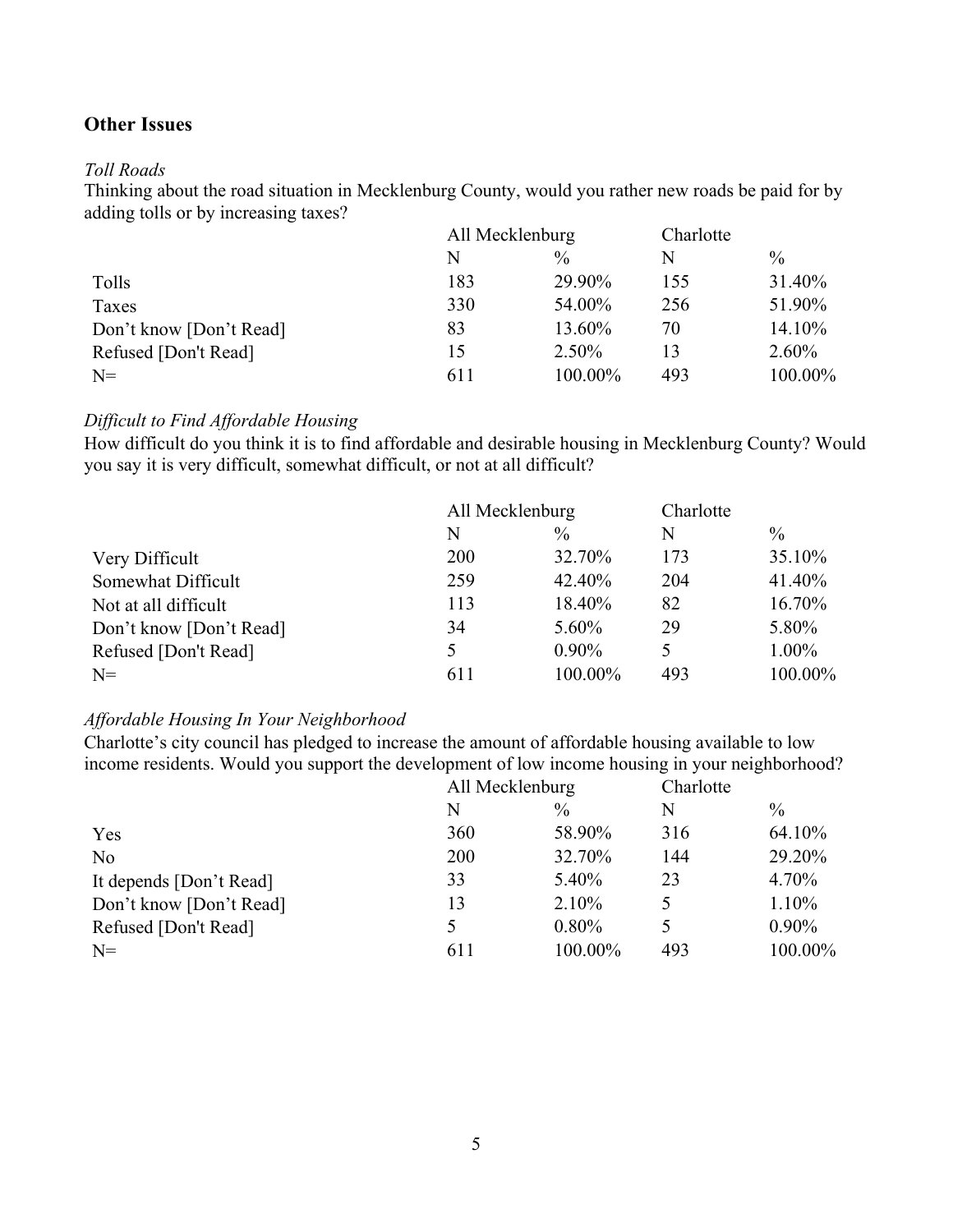### *Trust in Schools*

Do you have [more, less, or about the same level confidence] in Charlotte-Mecklenburg Schools compared with last year?

|                         | All Mecklenburg |               | Charlotte |               |
|-------------------------|-----------------|---------------|-----------|---------------|
|                         | N               | $\frac{0}{0}$ | N         | $\frac{0}{0}$ |
| More                    | 64              | 10.50%        | 54        | 10.90%        |
| Less                    | 148             | 24.30%        | 121       | 24.50%        |
| About Same              | 284             | 46.60%        | 226       | 45.80%        |
| Don't know [Don't Read] | 108             | 17.70%        | 86        | 17.50%        |
| Refused [Don't Read]    | 6               | $1.00\%$      | 6         | 1.20%         |
| $N=$                    | 611             | 100.00%       | 493       | 100.00%       |

### *School Bond Ballot Measure*

The November ballot will include \$922 million in bonds for Charlotte-Mecklenburg Schools to build new schools and expand and upgrade existing buildings. Do you support or oppose this bond?

|                                 | All Mecklenburg |          | Charlotte      |         |
|---------------------------------|-----------------|----------|----------------|---------|
|                                 | N               | $\%$     | N              | $\%$    |
| Support                         | 475             | 77.70%   | 393            | 79.70%  |
| Oppose                          | 88              | 14.50%   | 68             | 13.90%  |
| Don't plan to vote [Don't Read] | 7               | 1.20%    | $\overline{4}$ | 0.80%   |
| Don't know [Don't Read]         | 34              | $5.60\%$ | 22             | 4.40%   |
| Refused [Don't Read]            | 6               | $1.00\%$ | 6              | 1.20%   |
| $N=$                            | 611             | 100.00%  | 493            | 100.00% |

### *Opioid Use*

In general, do you think people's illegal use of prescription drugs should be dealt with by [prosecutors through the criminal justice system] or by [doctors through the medical system]?

|                         | All Mecklenburg |               | Charlotte |               |
|-------------------------|-----------------|---------------|-----------|---------------|
|                         | N               | $\frac{0}{0}$ | N         | $\frac{0}{0}$ |
| Criminal Justice System | 160             | 26.20%        | 123       | 24.90%        |
| Medical System          | 331             | 54.20%        | 280       | 56.70%        |
| It depends [Don't read] | 90              | 14.70%        | 71        | 14.40%        |
| Don't know [Don't Read] | 21              | $3.40\%$      | 11        | 2.30%         |
| Refused [Don't Read]    | 9               | 1.50%         | 8         | 1.60%         |
| $N=$                    | 611             | 100.00%       | 493       | 100.00%       |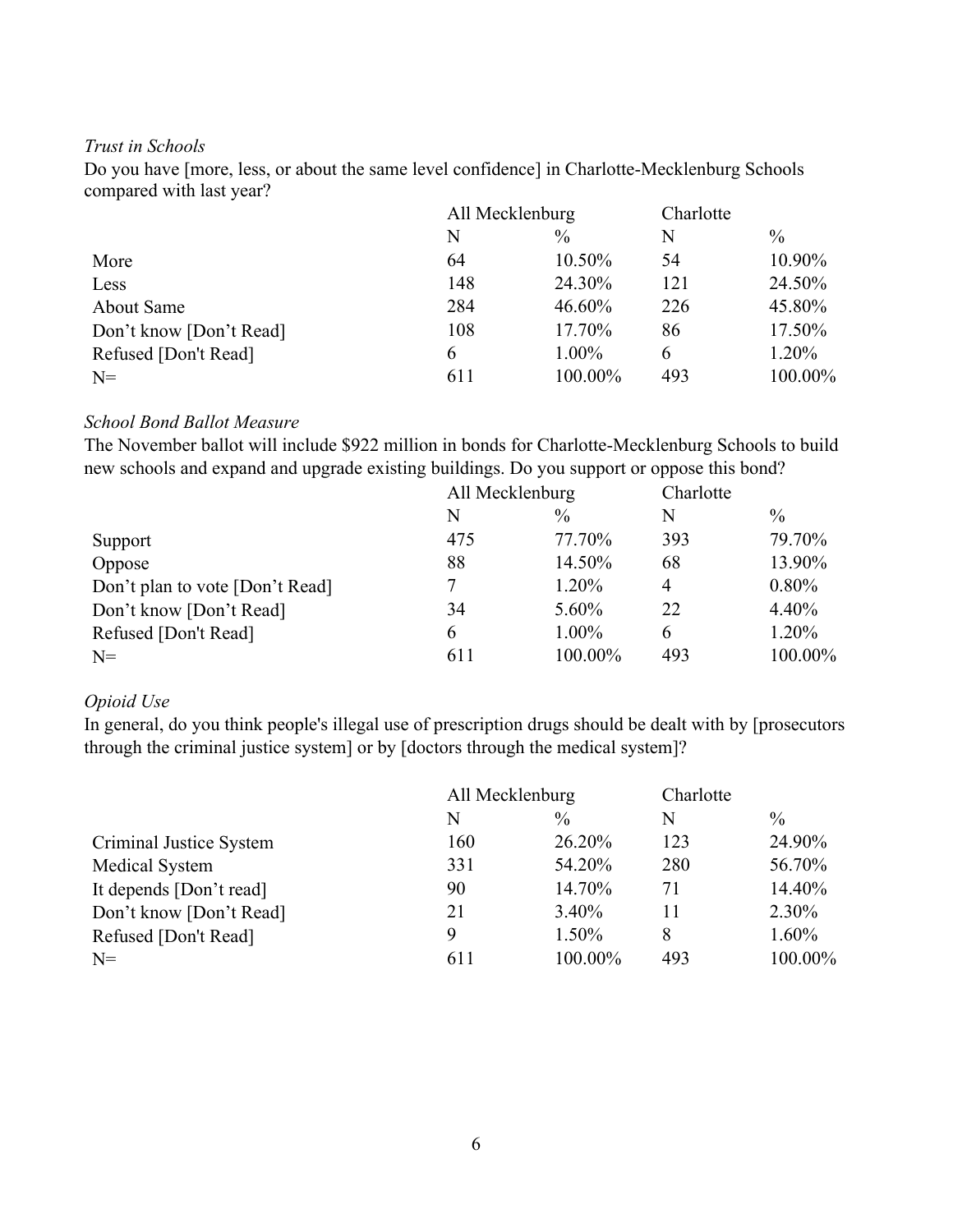### *Major League Soccer*

If the city of Charlotte is selected as the home for a new Major League Soccer team, would you support the use of tax dollars to build a stadium?

|                         | All Mecklenburg |               | Charlotte |               |
|-------------------------|-----------------|---------------|-----------|---------------|
|                         | N               | $\frac{0}{0}$ | N         | $\frac{0}{0}$ |
| Yes                     | 227             | 37.20%        | 189       | 38.20%        |
| N <sub>o</sub>          | 331             | 54.10%        | 259       | 52.60%        |
| It depends [Don't Read] | 33              | $5.40\%$      | 28        | 5.60%         |
| Don't know [Don't Read] | 14              | $2.40\%$      | 13        | $2.60\%$      |
| Refused [Don't Read]    |                 | $0.90\%$      |           | $0.90\%$      |
| $N =$                   | 611             | 100.00%       | 493       | 100.00%       |

### *Amazon Headquarters*

Charlotte is currently competing with many other major North American cities to become the second headquarters of Amazon. Would you say Charlotte is very likely, somewhat likely or not at all likely to win this competition?

|                         | All Mecklenburg |               | Charlotte |               |
|-------------------------|-----------------|---------------|-----------|---------------|
|                         | N               | $\frac{0}{0}$ | N         | $\frac{0}{0}$ |
| Very Likely             | 159             | 26.00%        | 135       | 27.40%        |
| Somewhat Likely         | 330             | 54.00%        | 270       | 54.80%        |
| Not at all likely       | 87              | 14.20%        | 63        | 12.70%        |
| Don't know [Don't Read] | 28              | $4.60\%$      | 18        | 3.70%         |
| Refused [Don't Read]    | 7               | 1.20%         |           | 1.40%         |
| $N=$                    | 611             | 100.00%       | 493       | 100.00%       |

## **Race Relations**

### *Race Relations in Mecklenburg County*

Since the shooting of Keith Lamont Scott last September, would you say that race relations in Charlotte Mecklenburg are better, worse, or about the same as they were before?

|                          | All Mecklenburg |               | Charlotte |               |
|--------------------------|-----------------|---------------|-----------|---------------|
|                          | N               | $\frac{0}{0}$ | N         | $\frac{0}{0}$ |
| <b>Better</b>            | 42              | 6.80%         | 34        | 6.90%         |
| Worse                    | 177             | 28.90%        | 141       | 28.70%        |
| About the same as before | 356             | 58.20%        | 290       | 58.80%        |
| Don't Know [Don't Read]  | 26              | $4.30\%$      | 19        | 3.80%         |
| Refused [Don't Read]     | 11              | 1.70%         | 9         | 1.80%         |
| $N=$                     | 611             | 100.00%       | 493       | 100.00%       |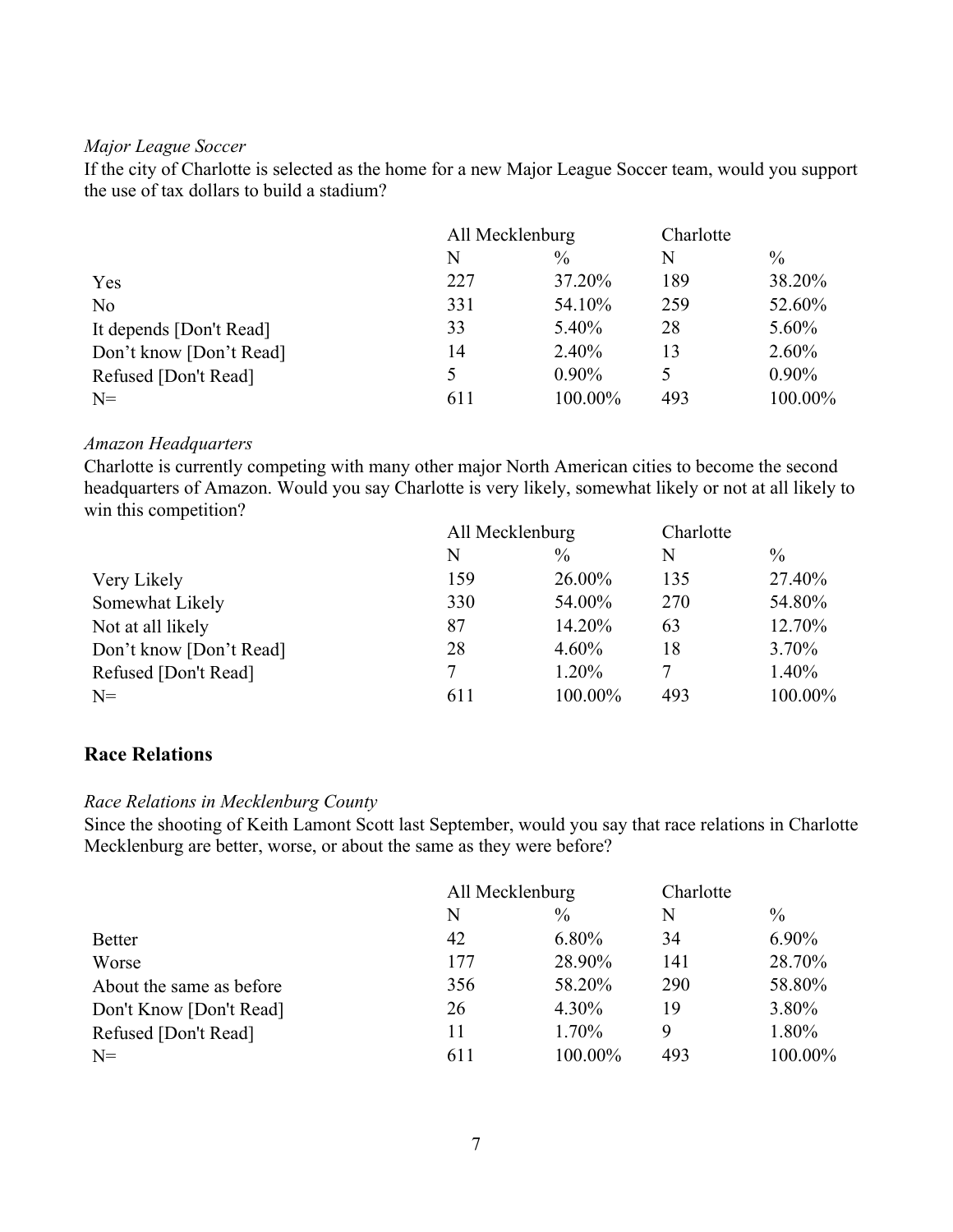### *Police Fair Toward Racial Minorities*

Do you think the Charlotte Mecklenburg police treat racial minorities fairly, or do they treat some groups better than others?

|                                          | All Mecklenburg |               | Charlotte |               |
|------------------------------------------|-----------------|---------------|-----------|---------------|
|                                          | N               | $\frac{0}{0}$ | N         | $\frac{0}{0}$ |
| Yes, treat racial minorities fairly      | 201             | 32.90%        | 140       | 28.40%        |
| No, treat some groups better than others | 285             | 46.60%        | 253       | 51.40%        |
| It depends [Don't read]                  | 23              | 3.80%         | 17        | $3.50\%$      |
| Don't know [Don't Read]                  | 90              | 14.70%        | 72        | 14.50%        |
| Refused [Don't Read]                     | 13              | 2.10%         | 11        | 2.20%         |
| $N=$                                     | 611             | 100.00%       | 493       | 100.00%       |
|                                          |                 |               |           |               |

### *Approval of a Citizen Review Board*

Would you support granting a citizen review board the power to investigate claims of police misconduct and require police to provide information?

|                         | All Mecklenburg |               | Charlotte |               |
|-------------------------|-----------------|---------------|-----------|---------------|
|                         | N               | $\frac{0}{0}$ | N         | $\frac{0}{0}$ |
| Yes                     | 441             | 72.20%        | 371       | 75.20%        |
| N <sub>o</sub>          | 115             | 18.80%        | 83        | 16.90%        |
| It depends [don't read] | 14              | 2.30%         | 10        | $2.00\%$      |
| Don't know [Don't Read] | 30              | 4.90%         | 21        | 4.20%         |
| Refused [Don't Read]    | 11              | 1.80%         | 8         | 1.60%         |
| $N=$                    | 611             | 100.00%       | 493       | 100.00%       |

### *Street Names*

Should the City of Charlotte change the names of streets like Stonewall Street that are named for Confederate leaders?

|                         | All Mecklenburg |               | Charlotte |               |
|-------------------------|-----------------|---------------|-----------|---------------|
|                         | N               | $\frac{0}{0}$ | N         | $\frac{0}{0}$ |
| Yes                     | 150             | 24.50%        | 134       | 27.20%        |
| No                      | 393             | 64.30%        | 298       | 60.40%        |
| It depends [Don't Read] | 18              | $3.00\%$      | 16        | 3.30%         |
| Don't know [Don't Read] | 45              | 7.30%         | 39        | 8.00%         |
| Refused [Don't Read]    | 5               | $0.90\%$      | 5         | 1.00%         |
| $N=$                    | 611             | 100.00%       | 493       | 100.00%       |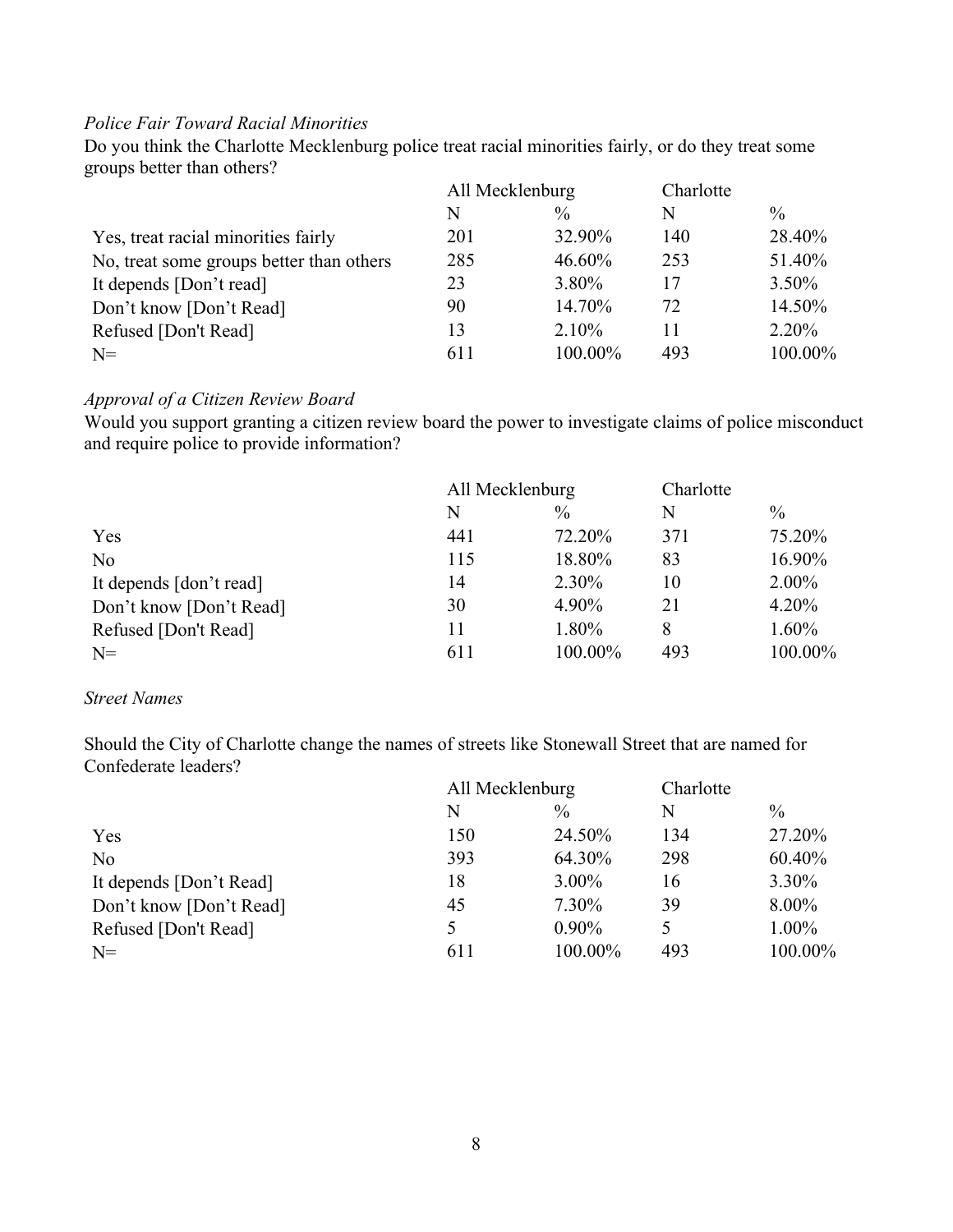# **Trump & Cooper Approval**

### *Trump Approval*

Do you [approve] or [disapprove] of the way Donald Trump is handling his job as president?

|                         | All Mecklenburg |               | Charlotte |               |
|-------------------------|-----------------|---------------|-----------|---------------|
|                         | N               | $\frac{0}{0}$ | N         | $\frac{0}{0}$ |
| Approve                 | 121             | 19.80%        | 74        | 14.90%        |
| Disapprove              | 425             | 69.50%        | 367       | 74.40%        |
| Don't know [Don't Read] | 47              | 7.80%         | 38        | 7.70%         |
| Refused [Don't Read]    | 18              | 2.90%         | 15        | $3.00\%$      |
| $N=$                    | 611             | 100.00%       | 493       | 100.00%       |

## *Cooper Approval*

Do you [approve] or [disapprove] of the way Roy Cooper is handling his job as Governor of North Carolina?

|                         | All Mecklenburg |               | Charlotte |               |
|-------------------------|-----------------|---------------|-----------|---------------|
|                         | N               | $\frac{0}{0}$ | N         | $\frac{0}{0}$ |
| Approve                 | 321             | 52.50%        | 263       | 53.40%        |
| Disapprove              | 151             | 24.70%        | 117       | 23.70%        |
| Don't know [Don't Read] | 123             | 20.10%        | 99        | 20.00%        |
| Refused [Don't Read]    | 16              | 2.60%         | 14        | 2.90%         |
| $N=$                    | 611             | 100.00%       | 493       | 100.00%       |

## **Sample Characteristics**

*Party Identification (Self)*

| $\alpha$ , $\beta$ factority reduces $\alpha$ |                 |               |           |               |  |
|-----------------------------------------------|-----------------|---------------|-----------|---------------|--|
|                                               | All Mecklenburg |               | Charlotte |               |  |
|                                               | N               | $\frac{0}{0}$ | N         | $\frac{0}{0}$ |  |
| Democrats                                     | 238             | 40.30%        | 209       | 44.00%        |  |
| Independents                                  | 238             | 40.30%        | 184       | 38.70%        |  |
| Republicans                                   | 114             | 19.40%        | 82        | 17.30%        |  |
| N=                                            | 590             | 100.00%       | 475       | 100.00%       |  |
|                                               |                 |               |           |               |  |

*Party Registration in Voter File*

|              | All Mecklenburg |               | Charlotte |               |
|--------------|-----------------|---------------|-----------|---------------|
|              | N               | $\frac{0}{0}$ | N         | $\frac{0}{0}$ |
| Democrats    | 272             | 44.50%        | 236       | 47.80%        |
| Unaffiliated | 191             | 31.20%        | 153       | 31.00%        |
| Republicans  | 148             | 24.30%        | 105       | 21.20%        |
| $N=$         | 611             | 100.00%       | 493       | 100.00%       |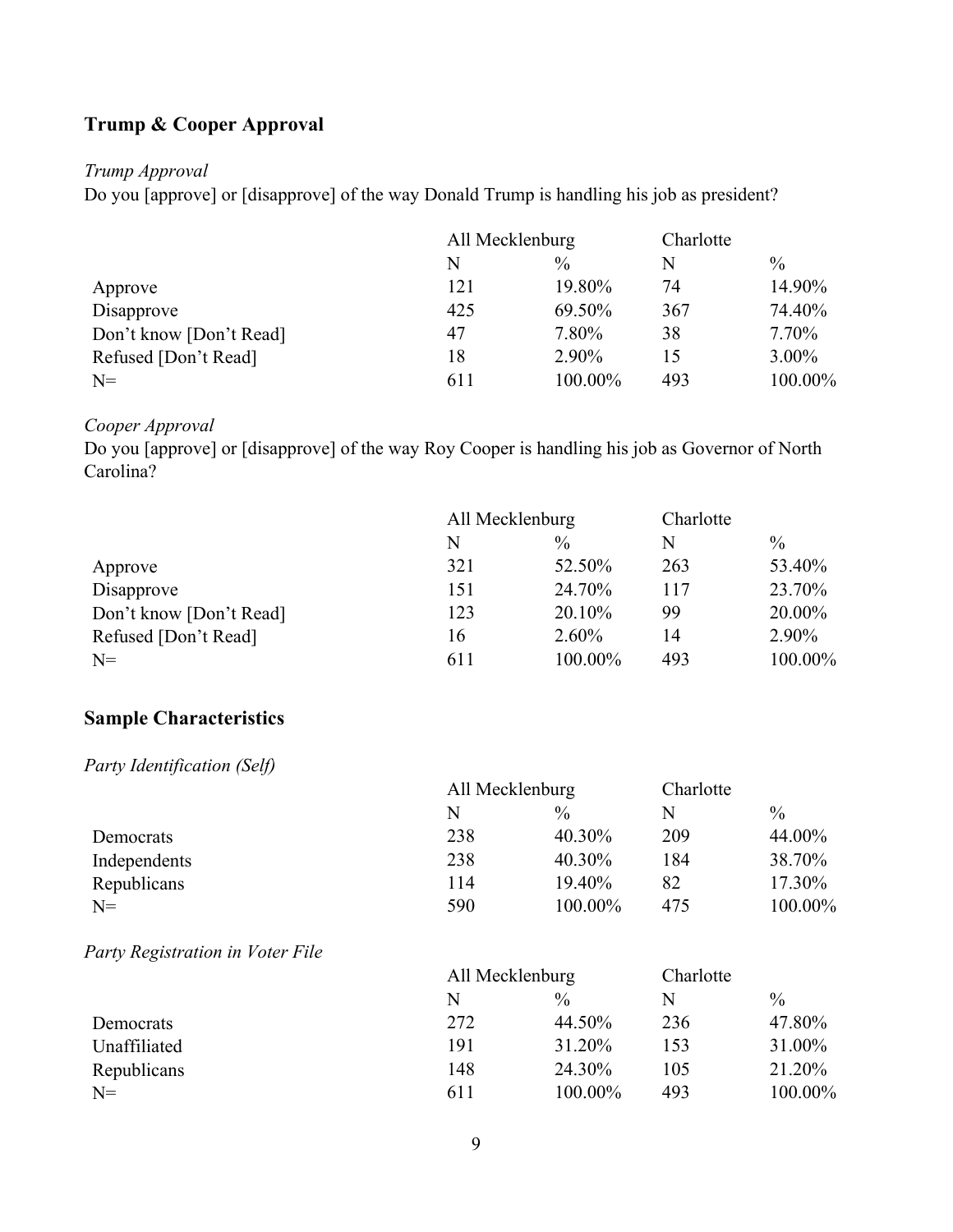*Age*

|                                            | All Mecklenburg |               | Charlotte |               |
|--------------------------------------------|-----------------|---------------|-----------|---------------|
|                                            | N               | $\frac{0}{0}$ | N         | $\frac{0}{0}$ |
| Millennial (Born 1981 & after, ages 18-36) | 211             | 34.50%        | 184       | 37.30%        |
| Gen X (Born 1965-80, ages 37-52)           | 181             | 29.60%        | 146       | 29.60%        |
| Boomer (Born 1945-64, ages 53-72)          | 173             | 28.40%        | 129       | 26.10%        |
| Silent+ (Born 1944 & earlier, ages $73+$ ) | 46              | $7.60\%$      | 35        | $7.10\%$      |
| $N=$                                       | 611             | 100.00%       | 493       | 100.00%       |
|                                            |                 |               |           |               |

*Race (From Voter Registration)*

|       | All Mecklenburg |               | Charlotte |               |
|-------|-----------------|---------------|-----------|---------------|
|       | N               | $\frac{0}{0}$ | N         | $\frac{0}{0}$ |
| White | 347             | 58.20%        | 251       | 52.30%        |
| Black | 199             | 33.40%        | 185       | 38.70%        |
| Other | 50              | 8.30%         | 43        | $9.00\%$      |
| $N=$  | 596             | 100.00%       | 479       | 100.00%       |

## *Gender*

|        | All Mecklenburg |               | Charlotte |            |
|--------|-----------------|---------------|-----------|------------|
|        | N               | $\frac{0}{0}$ | N         | $\%$       |
| Male   | 279             | 45.70%        | 222       | 45.10%     |
| Female | 332             | 54.30%        | 271       | 54.90%     |
| $N=$   | 611             | 100.00%       | 493       | $100.00\%$ |

# *Geography*

|                                    |                            | $\%$    |              |
|------------------------------------|----------------------------|---------|--------------|
|                                    | (weighted for Full Sample) |         | (unweighted) |
| City of Charlotte                  | 478                        | 78.20%  | 493          |
| Mecklenburg County – Not Charlotte | 133                        | 21.80%  | 118          |
| $N=$                               | 611                        | 100.00% | 611          |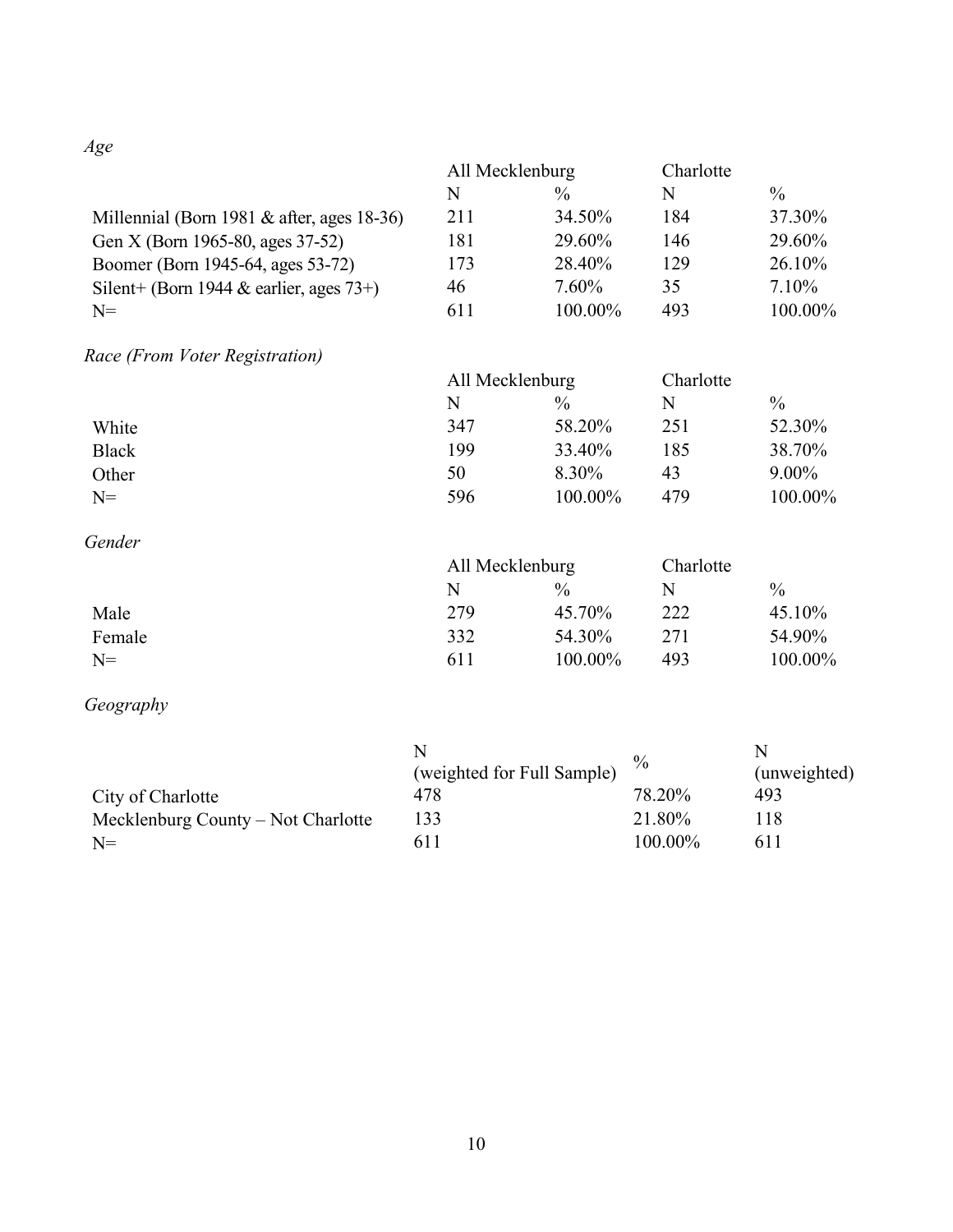## **Cross Tabulations**

(Note: Results in this section are for all Mecklenburg respondents, unless otherwise noted)

## *Smith Favorability\**

Do you have a favorable or unfavorable opinion of Kenny Smith, the Republican candidate for mayor of Charlotte?

|              | Favorable     | Unfavorable   | Don't Know    | No opinion    | Refused          | Total         |
|--------------|---------------|---------------|---------------|---------------|------------------|---------------|
|              | $\frac{0}{0}$ | $\frac{0}{0}$ | $\frac{0}{0}$ | $\frac{0}{0}$ | $\frac{0}{0}$    | $\frac{0}{0}$ |
| Democrats    | 5             | 49            | 25            | 21            | $\boldsymbol{0}$ | 100           |
| Independents | 15            | 26            | 33            | 26            | $\mathbf{1}$     | 100           |
| Republicans  | 56            | 6             | 26            | 12            | $\boldsymbol{0}$ | 100           |
| Millennial   | 12            | 30            | 33            | 23            | $\mathbf{1}$     | 100           |
| Gen X        | 18            | 34            | 23            | 25            | $\mathbf{1}$     | 100           |
| Boomer       | 21            | 35            | 27            | 17            | $\mathbf{1}$     | 100           |
| Silent+      | 29            | 24            | 39            | 8             | $\boldsymbol{0}$ | 100           |
| White        | 27            | 23            | 30            | 20            | $\mathbf{1}$     | 100           |
| <b>Black</b> | 6             | 44            | 26            | 22            | $\mathbf{1}$     | 100           |
| Other        | 9             | 38            | 33            | 20            | $\boldsymbol{0}$ | 100           |
| Male         | 20            | 27            | 30            | 22            | $\mathbf{1}$     | 100           |
| Female       | 15            | 36            | 28            | 20            | $\mathbf{1}$     | 100           |
| Total        | 17            | 32            | 29            | 21            | $\mathbf{1}$     | 100           |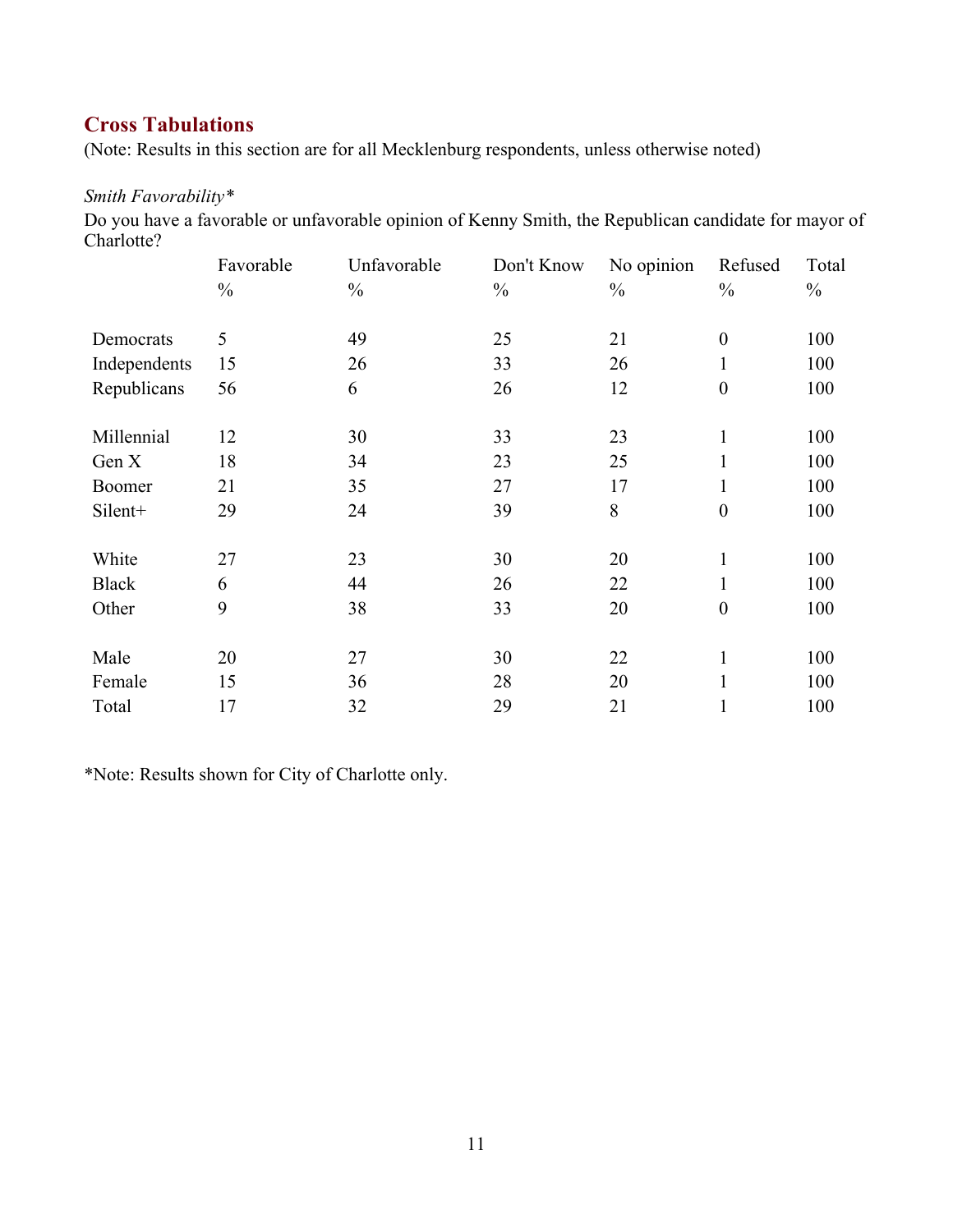# *Lyles Favorability\**

Do you have a favorable or unfavorable opinion of Vi Lyles, the Democratic candidate for mayor of Charlotte?

|              | Favorable     | Unfavorable    | Don't Know    | No opinion    | Refused          | Total         |
|--------------|---------------|----------------|---------------|---------------|------------------|---------------|
|              | $\frac{0}{0}$ | $\frac{0}{0}$  | $\frac{0}{0}$ | $\frac{0}{0}$ | $\frac{0}{0}$    | $\frac{0}{0}$ |
| Democrats    | 57            | $\overline{7}$ | 20            | 17            | $\mathbf{1}$     | 100           |
| Independents | 33            | 16             | 24            | 25            | $\overline{2}$   | 100           |
| Republicans  | 18            | 42             | 24            | 16            | $\boldsymbol{0}$ | 100           |
| Millennial   | 35            | 14             | 26            | 23            | $\overline{2}$   | 100           |
| Gen X        | 39            | 16             | 21            | 23            | $\mathbf{1}$     | 100           |
| Boomer       | 45            | 20             | 20            | 13            | $\overline{2}$   | 100           |
| Silent+      | 44            | 12             | 29            | 11            | 3                | 100           |
| White        | 31            | 22             | 24            | 22            | $\overline{2}$   | 100           |
| <b>Black</b> | 54            | 10             | 19            | 15            | $\overline{2}$   | 100           |
| Other        | 29            | 14             | 34            | 23            | $\boldsymbol{0}$ | 100           |
| Male         | 32            | 20             | 23            | 24            | 1                | 100           |
| Female       | 46            | 13             | 23            | 16            | $\overline{2}$   | 100           |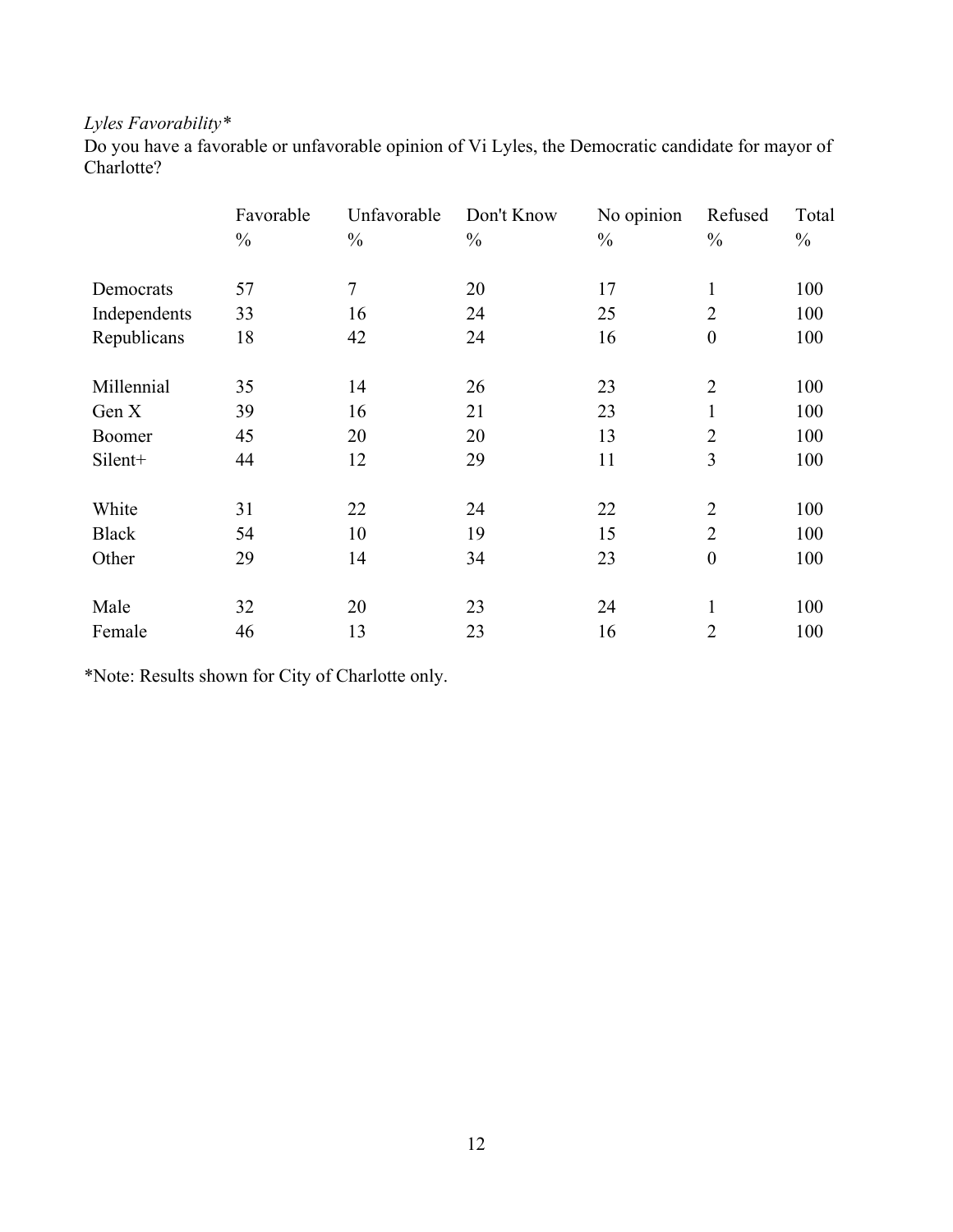## *Excited About Race\**

How excited are you about the upcoming Charlotte mayoral race?

|              | Very excited  | Somewhat<br>excited | Not at all<br>excited | Don't know     | Refused          | Total         |
|--------------|---------------|---------------------|-----------------------|----------------|------------------|---------------|
|              | $\frac{0}{0}$ | $\frac{0}{0}$       | $\frac{0}{0}$         | $\frac{0}{0}$  | $\frac{0}{0}$    | $\frac{0}{0}$ |
| Democrats    | 30            | 38                  | 28                    | $\mathfrak{Z}$ | $\mathbf{1}$     | 100           |
| Independents | 21            | 39                  | 37                    | 3              | $\overline{0}$   | 100           |
| Republicans  | 17            | 31                  | 47                    | $\overline{4}$ | $\boldsymbol{0}$ | 100           |
| Millennial   | 21            | 34                  | 40                    | 5              | 1                | 100           |
| Gen X        | 24            | 40                  | 34                    | $\overline{2}$ | $\overline{0}$   | 100           |
| Boomer       | 31            | 37                  | 30                    | $\mathbf{1}$   | 1                | 100           |
| Silent+      | 8             | 42                  | 41                    | 9              | $\overline{0}$   | 100           |
| White        | 18            | 39                  | 39                    | $\overline{4}$ | $\boldsymbol{0}$ | 100           |
| <b>Black</b> | 32            | 35                  | 29                    | 3              | 1                | 100           |
| Other        | 14            | 37                  | 46                    | $\overline{2}$ | $\overline{0}$   | 100           |
| Male         | 19            | 35                  | 44                    | $\overline{2}$ | $\boldsymbol{0}$ | 100           |
| Female       | 27            | 39                  | 29                    | $\overline{4}$ | $\mathbf{1}$     | 100           |
| Total        | 24            | 37                  | 36                    | 3              | 1                | 100           |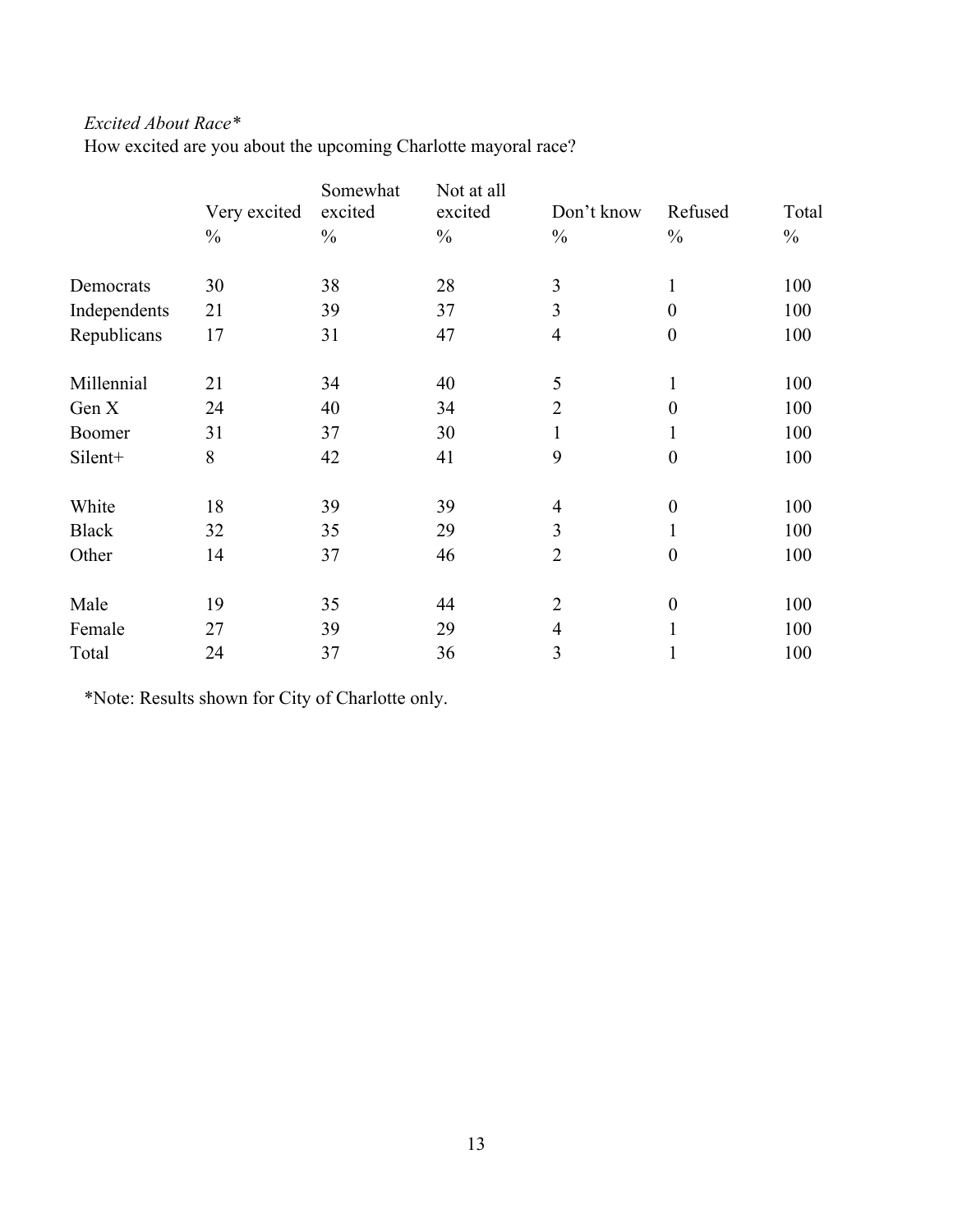## *Vote Likelihood\**

How likely are you to vote in the local elections on November 7th?

|              | Very likely   | Somewhat likely Not at all likely Don't know |               |                  | Refused          | Total         |
|--------------|---------------|----------------------------------------------|---------------|------------------|------------------|---------------|
|              | $\frac{0}{0}$ | $\frac{0}{0}$                                | $\frac{0}{0}$ | $\frac{0}{0}$    | $\frac{0}{0}$    | $\frac{0}{0}$ |
| Democrats    | 75            | 13                                           | 11            | $\mathbf{1}$     | $\boldsymbol{0}$ | 100           |
| Independents | 70            | 17                                           | 12            | 1                | $\boldsymbol{0}$ | 100           |
| Republicans  | 63            | 15                                           | 19            | 3                | $\boldsymbol{0}$ | 100           |
|              |               |                                              |               |                  |                  |               |
| Millennial   | 59            | 19                                           | 22            | $\boldsymbol{0}$ | $\boldsymbol{0}$ | 100           |
| Gen X        | 73            | 16                                           | 10            | 1                | $\boldsymbol{0}$ | 100           |
| Boomer       | 85            | 8                                            | 6             | 1                | $\boldsymbol{0}$ | 100           |
| Silent+      | 66            | 16                                           | 9             | 6                | 3                | 100           |
|              |               |                                              |               |                  |                  |               |
| White        | 68            | 16                                           | 14            | $\mathbf{1}$     | $\boldsymbol{0}$ | 100           |
| <b>Black</b> | 76            | 14                                           | 10            | 1                | $\boldsymbol{0}$ | 100           |
| Other        | 54            | 17                                           | 28            | $\boldsymbol{0}$ | $\boldsymbol{0}$ | 100           |
|              |               |                                              |               |                  |                  |               |
| Male         | 64            | 18                                           | 17            | $\mathbf{1}$     | $\mathbf{1}$     | 100           |
| Female       | 76            | 13                                           | 10            | $\overline{2}$   | $\boldsymbol{0}$ | 100           |
| Total        | 70            | 15                                           | 13            | 1                | $\boldsymbol{0}$ | 100           |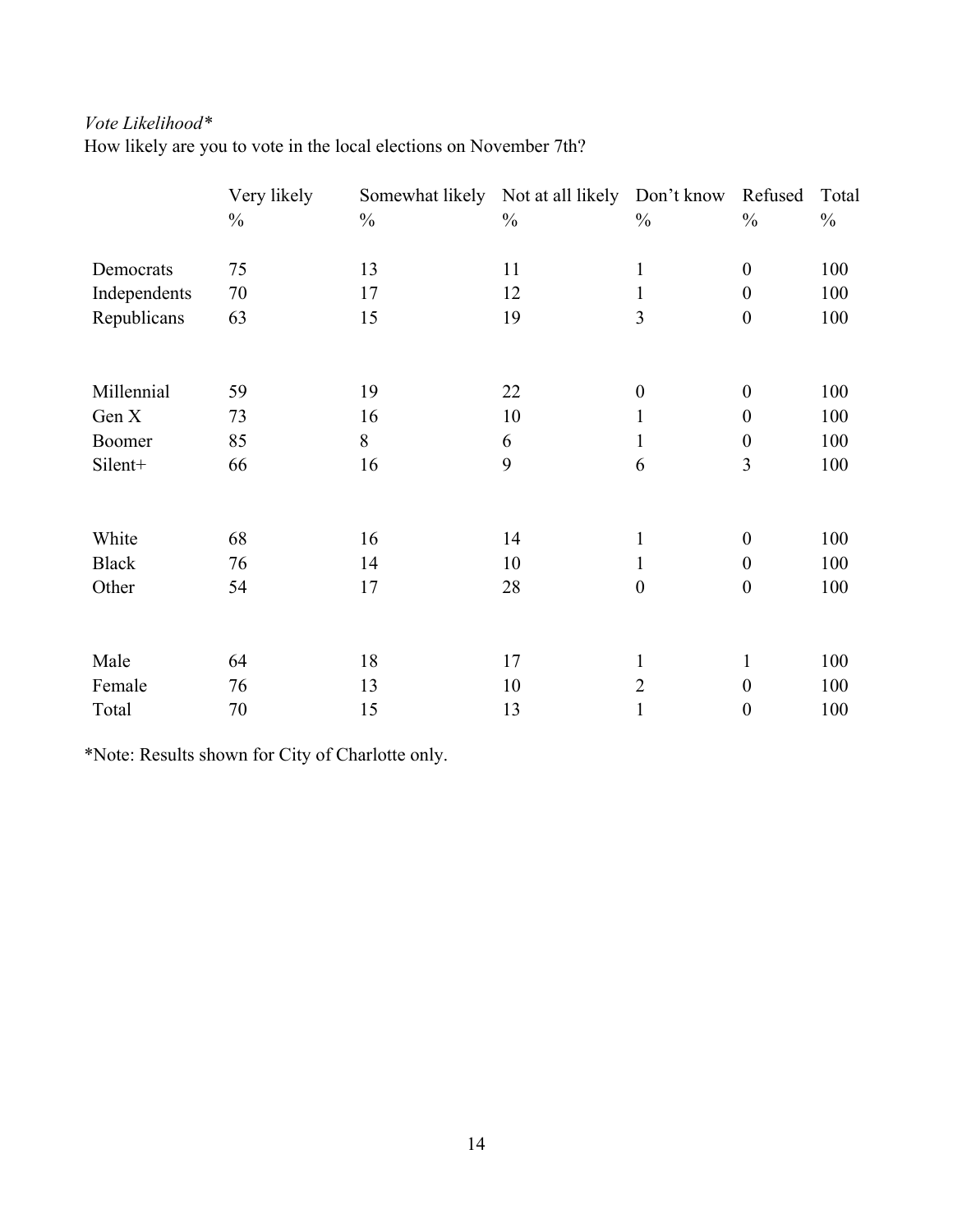# *Trump Approval*

Do you [approve] or [disapprove] of the way Donald Trump is handling his job as president?

|              | Approve       | Disapprove    | Don't know     | Refused        | Total         |
|--------------|---------------|---------------|----------------|----------------|---------------|
|              | $\frac{0}{0}$ | $\frac{0}{0}$ | $\frac{0}{0}$  | $\frac{0}{0}$  | $\frac{0}{0}$ |
| Democrats    | 3             | 94            | $\mathbf{1}$   | $\mathbf{1}$   | 100           |
| Independents | 17            | 73            | 8              | $\overline{2}$ | 100           |
| Republicans  | 62            | 21            | 16             | $\mathbf{1}$   | 100           |
| Millennial   | 13            | 75            | 8              | $\overline{4}$ | 100           |
| Gen X        | 16            | 73            | 9              | $\overline{2}$ | 100           |
| Boomer       | 27            | 65            | 6              | $\overline{2}$ | 100           |
| Silent+      | 38            | 51            | $\overline{7}$ | $\overline{4}$ | 100           |
| White        | 31            | 58            | 9              | $\overline{2}$ | 100           |
| <b>Black</b> | 3             | 88            | 5              | $\overline{4}$ | 100           |
| Other        | 12            | 73            | 9              | 6              | 100           |
| Male         | 24            | 64            | 9              | $\overline{2}$ | 100           |
| Female       | 16            | 74            | 6              | $\overline{3}$ | 100           |
| Total        | 20            | 70            | 8              | 3              | 100           |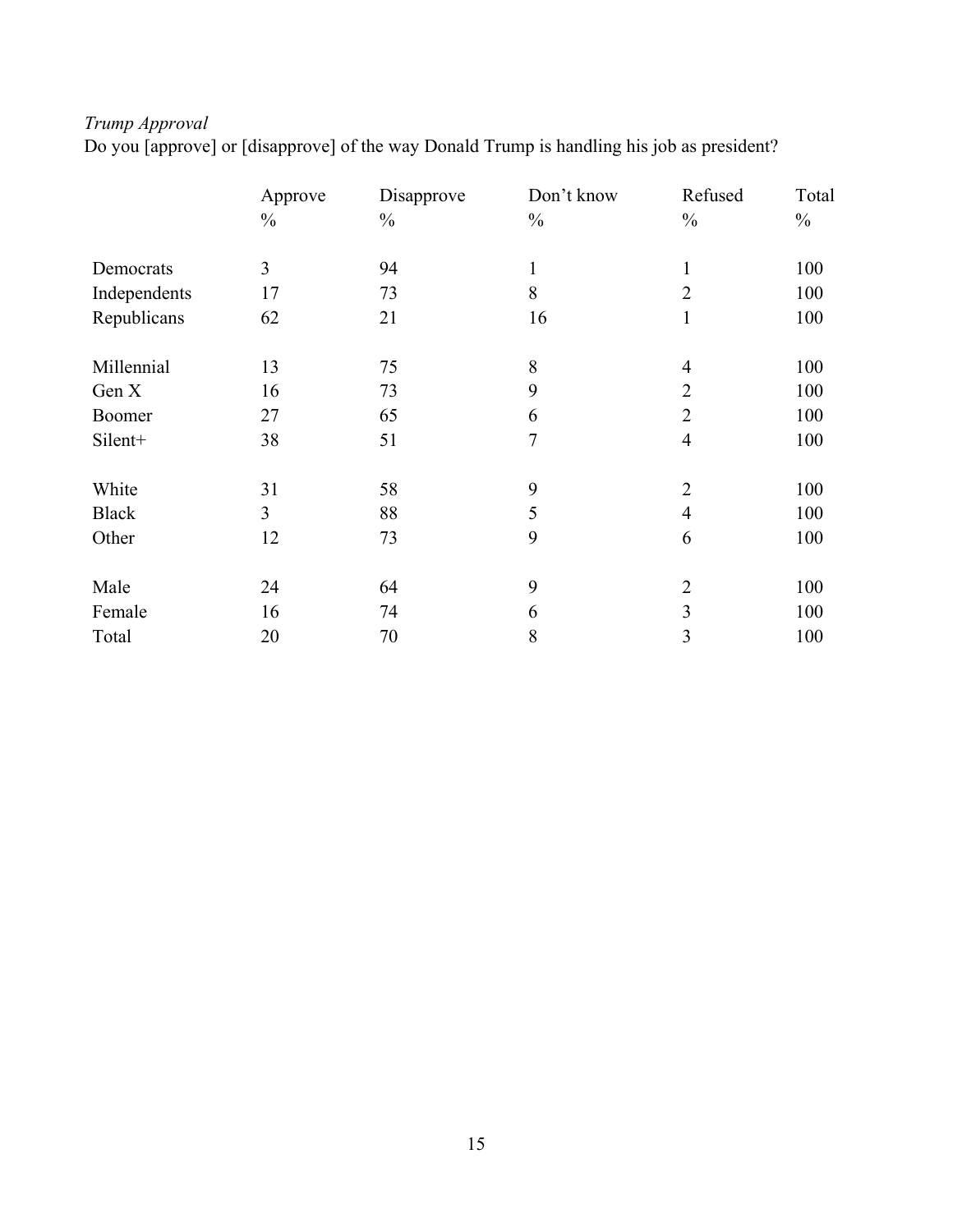# *Cooper Approval*

Do you [approve] or [disapprove] of the way Roy Cooper is handling his job as Governor of North Carolina?

|              | Approve       | Disapprove    | Don't know    | Refused        | Total         |
|--------------|---------------|---------------|---------------|----------------|---------------|
|              | $\frac{0}{0}$ | $\frac{0}{0}$ | $\frac{0}{0}$ | $\frac{0}{0}$  | $\frac{0}{0}$ |
| Democrats    | 64            | 18            | 17            | $\mathbf{1}$   | 100           |
| Independents | 55            | 22            | 21            | $\overline{2}$ | 100           |
| Republicans  | 29            | 46            | 24            | $\mathbf{1}$   | 100           |
| Millennial   | 48            | 27            | 22            | 3              | 100           |
| Gen X        | 55            | 25            | 19            | 1              | 100           |
| Boomer       | 54            | 24            | 20            | 3              | 100           |
| Silent+      | 60            | 18            | 16            | 6              | 100           |
| White        | 52            | 26            | 20            | $\overline{2}$ | 100           |
| <b>Black</b> | 55            | 23            | 19            | $\overline{3}$ | 100           |
| Other        | 45            | 22            | 29            | $\overline{4}$ | 100           |
| Male         | 52            | 27            | 20            | $\mathbf{1}$   | 100           |
| Female       | 53            | 23            | 20            | $\overline{4}$ | 100           |
| Total        | 53            | 25            | 20            | 3              | 100           |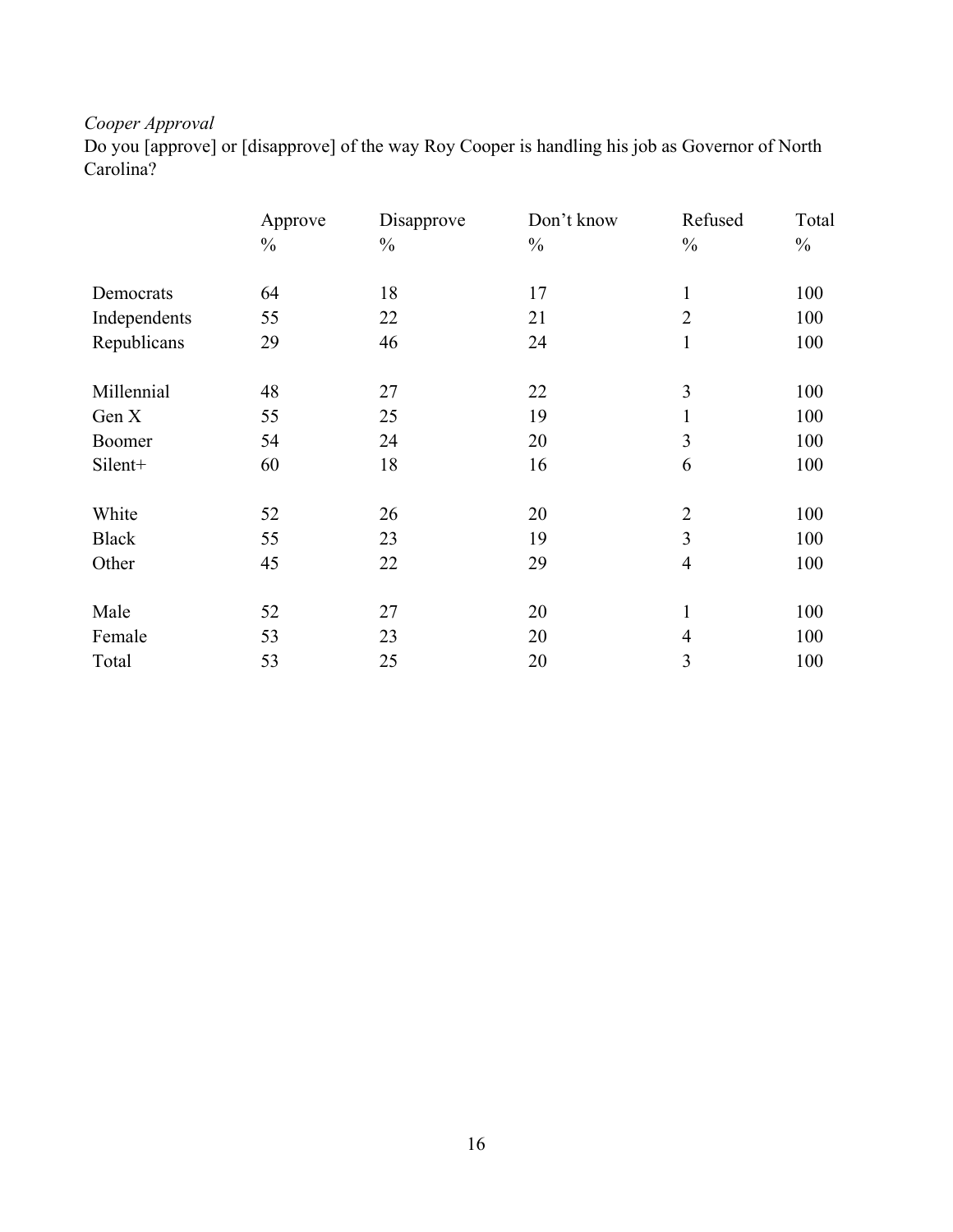# *Major League Soccer*

If the city of Charlotte is selected as the home for a new Major League Soccer team, would you support the use of tax dollars to build a stadium?

|              | Yes           | N <sub>0</sub> | It depends       | Don't know       | Refused          | Total         |
|--------------|---------------|----------------|------------------|------------------|------------------|---------------|
|              | $\frac{0}{0}$ | $\frac{0}{0}$  | $\frac{0}{0}$    | $\frac{0}{0}$    | $\frac{0}{0}$    | $\frac{0}{0}$ |
| Democrats    | 41            | 50             | 6                | 3                | $\boldsymbol{0}$ | 100           |
| Independents | 35            | 56             | 6                | $\overline{2}$   | $\boldsymbol{0}$ | 100           |
| Republicans  | 36            | 60             | 3                | $\mathbf{1}$     | $\boldsymbol{0}$ | 100           |
| Millennial   | 41            | 46             | 9                | 3                | $\overline{2}$   | 100           |
| Gen X        | 37            | 57             | 5                | $\mathbf{I}$     | $\boldsymbol{0}$ | 100           |
| Boomer       | 37            | 56             | 3                | 3                | 1                | 100           |
| Silent+      | 23            | 75             | $\overline{2}$   | $\boldsymbol{0}$ | $\boldsymbol{0}$ | 100           |
| White        | 32            | 59             | 6                | $\overline{2}$   | $\mathbf{1}$     | 100           |
| <b>Black</b> | 45            | 47             | 6                | 3                | $\theta$         | 100           |
| Other        | 48            | 49             | $\boldsymbol{0}$ | $\boldsymbol{0}$ | $\overline{4}$   | 100           |
| Male         | 40            | 51             | 7                | $\overline{2}$   | $\boldsymbol{0}$ | 100           |
| Female       | 34            | 57             | 4                | 3                | $\mathbf{1}$     | 100           |
| Total        | 37            | 54             | 5                | $\overline{2}$   | $\mathbf{1}$     | 100           |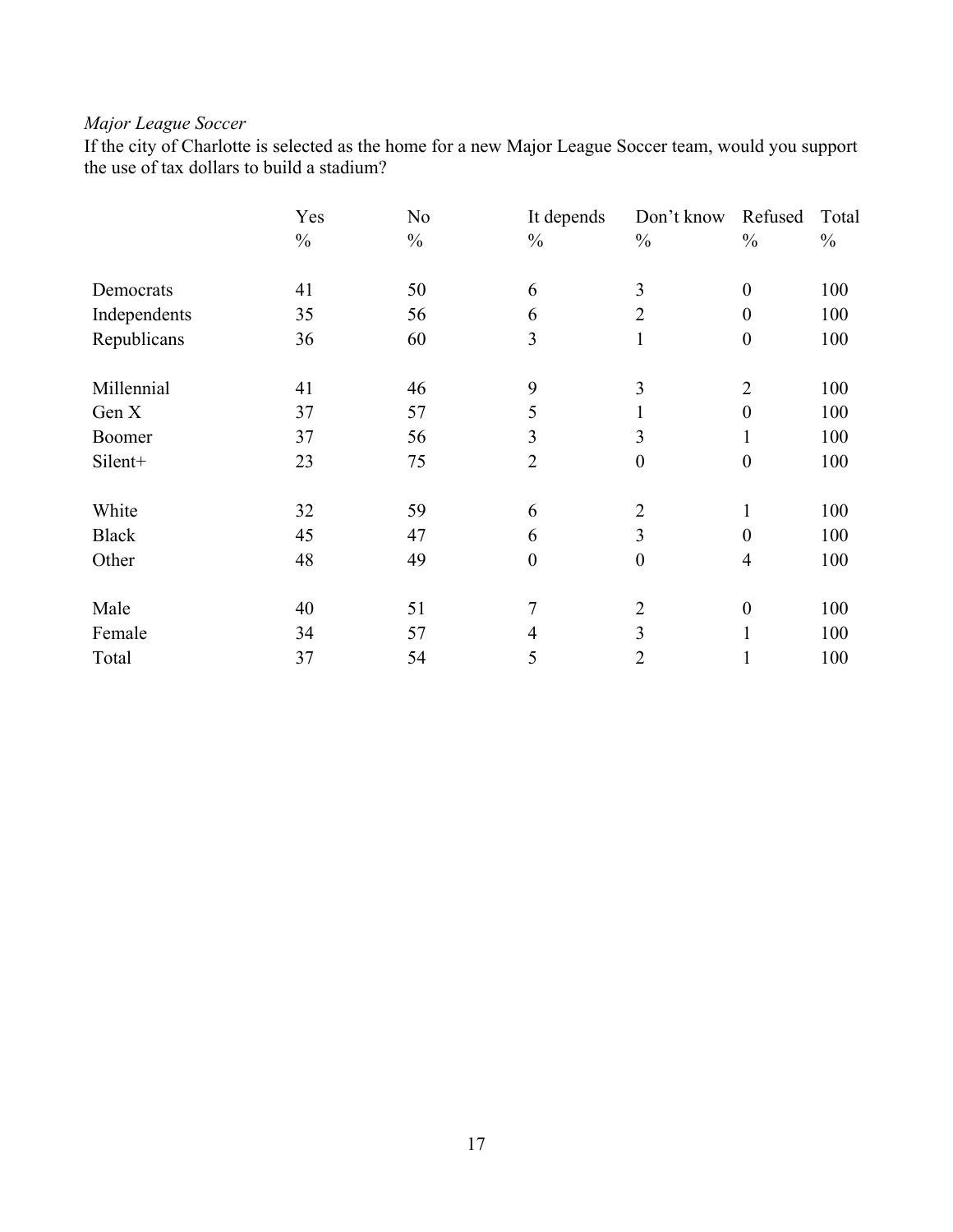## *Toll Roads*

Thinking about the road situation in Mecklenburg County, would you rather new roads be paid for by adding tolls or by increasing taxes?

|              | Tolls         | Taxes         | Don't know    | Refused                 | Total         |
|--------------|---------------|---------------|---------------|-------------------------|---------------|
|              | $\frac{0}{0}$ | $\frac{0}{0}$ | $\frac{0}{0}$ | $\frac{0}{0}$           | $\frac{0}{0}$ |
| Democrats    | 30            | 56            | 13            | $\mathbf{1}$            | 100           |
| Independents | 33            | 54            | 11            | $\overline{2}$          | 100           |
| Republicans  | 25            | 56            | 16            | 3                       | 100           |
| Millennial   | 37            | 49            | 11            | $\overline{4}$          | 100           |
| Gen X        | 28            | 58            | 12            | $\overline{2}$          | 100           |
| Boomer       | 25            | 59            | 14            | $\overline{2}$          | 100           |
| Silent+      | 27            | 42            | 29            | $\overline{2}$          | 100           |
| White        | 25            | 60            | 13            | $\overline{2}$          | 100           |
| <b>Black</b> | 38            | 45            | 14            | 3                       | 100           |
| Other        | 36            | 47            | 13            | $\overline{4}$          | 100           |
| Male         | 31            | 57            | 11            | $\mathbf{1}$            | 100           |
| Female       | 29            | 52            | 15            | $\overline{4}$          | 100           |
| Total        | 30            | 54            | 14            | $\overline{\mathbf{3}}$ | 100           |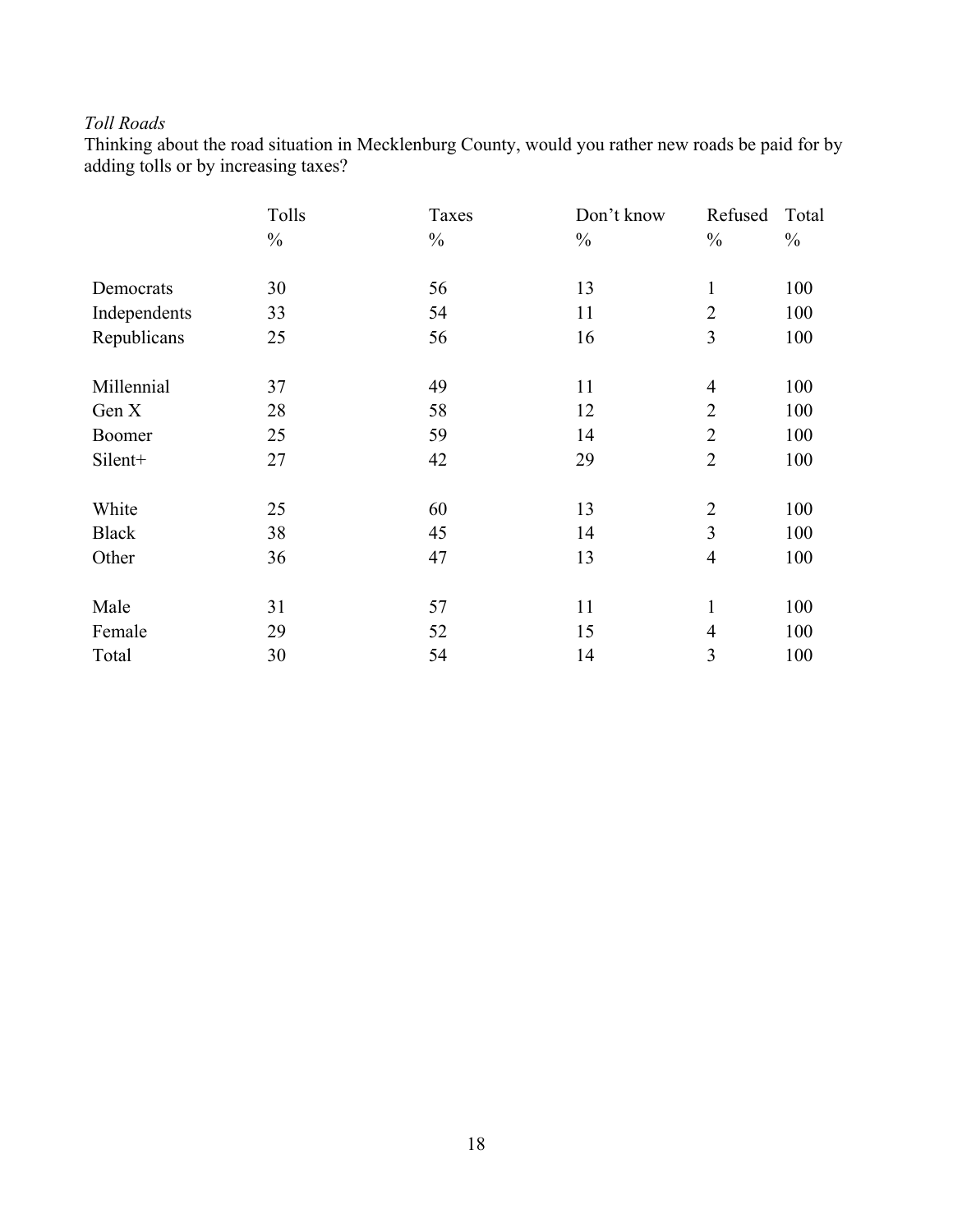## *Difficult to Find Affordable Housing*

How difficult do you think it is to find affordable and desirable housing in Mecklenburg County? Would you say it is very difficult, somewhat difficult, or not at all difficult?

|              | Very          | Somewhat      | Not at all    | Don't          |                  |               |
|--------------|---------------|---------------|---------------|----------------|------------------|---------------|
|              | Difficult     | Difficult     | difficult     | know           | Refused          | Total         |
|              | $\frac{0}{0}$ | $\frac{0}{0}$ | $\frac{0}{0}$ | $\frac{0}{0}$  | $\frac{0}{0}$    | $\frac{0}{0}$ |
| Democrats    | 42            | 39            | 15            | 5              | $\boldsymbol{0}$ | 100           |
| Independents | 29            | 46            | 20            | 5              | $\theta$         | 100           |
| Republicans  | 21            | 45            | 26            | 8              | $\boldsymbol{0}$ | 100           |
| Millennial   | 35            | 40            | 21            | 3              | $\mathbf{1}$     | 100           |
| Gen X        | 26            | 49            | 20            | 5              | $\boldsymbol{0}$ | 100           |
| Boomer       | 38            | 38            | 14            | 9              | $\mathbf{1}$     | 100           |
| Silent+      | 28            | 45            | 16            | 9              | $\overline{2}$   | 100           |
| White        | 24            | 46            | 21            | 8              | $\mathbf{1}$     | 100           |
| <b>Black</b> | 48            | 36            | 13            | $\overline{4}$ | $\boldsymbol{0}$ | 100           |
| Other        | 27            | 44            | 26            | $\overline{2}$ | $\overline{2}$   | 100           |
| Male         | 23            | 49            | 22            | 5              | $\boldsymbol{0}$ | 100           |
| Female       | 40            | 37            | 15            | 6              | 1                | 100           |
| Total        | 33            | 42            | 18            | 6              | 1                | 100           |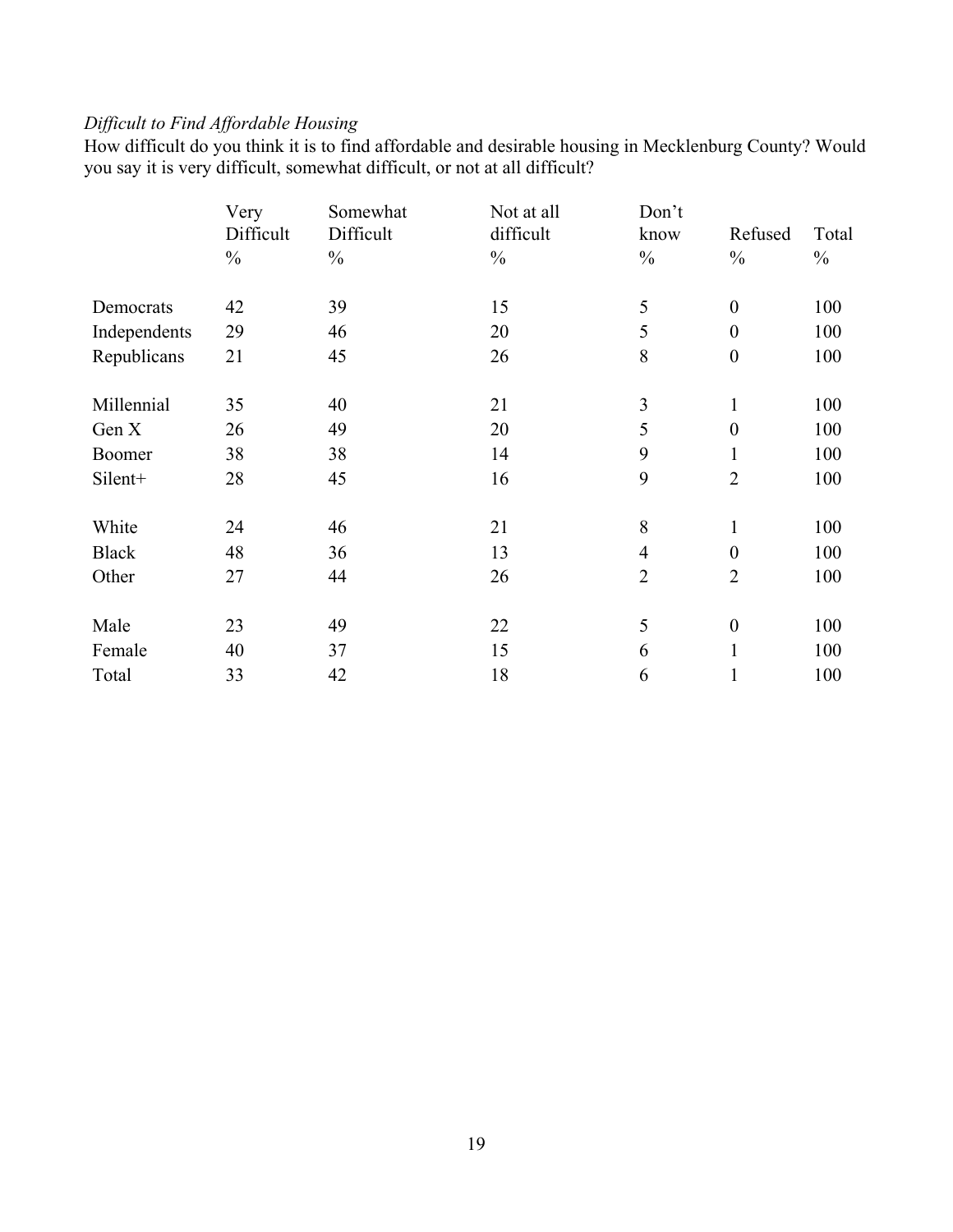## *Affordable Housing in Your Neighborhood*

Charlotte's city council has pledged to increase the amount of affordable housing available to low income residents. Would you support the development of low income housing in your neighborhood?

|              | Yes           | N <sub>0</sub> | It depends     | Don't know       | Refused          | Total         |
|--------------|---------------|----------------|----------------|------------------|------------------|---------------|
|              | $\frac{0}{0}$ | $\frac{0}{0}$  | $\frac{0}{0}$  | $\frac{0}{0}$    | $\frac{0}{0}$    | $\frac{0}{0}$ |
| Democrats    | 75            | 19             | 6              | $\boldsymbol{0}$ | $\boldsymbol{0}$ | 100           |
| Independents | 53            | 39             | 5              | 3                | $\overline{0}$   | 100           |
| Republicans  | 39            | 50             | 8              | 3                | $\boldsymbol{0}$ | 100           |
|              |               |                |                |                  |                  |               |
| Millennial   | 63            | 31             | $\overline{2}$ |                  | $\overline{2}$   | 100           |
| Gen X        | 55            | 35             | 8              |                  | $\boldsymbol{0}$ | 100           |
| Boomer       | 61            | 30             | 5              | 4                |                  | 100           |
| Silent+      | 49            | 39             | 10             | $\overline{2}$   | $\boldsymbol{0}$ | 100           |
| White        | 49            | 41             | 6              | 3                | $\mathbf{1}$     | 100           |
| <b>Black</b> | 72            | 21             | 5              | 1                | 1                | 100           |
| Other        | 71            | 21             | $\overline{2}$ | 5                | $\overline{2}$   | 100           |
| Male         | 53            | 38             | 5              | 3                | $\boldsymbol{0}$ | 100           |
| Female       | 64            | 28             | 5              | $\overline{2}$   |                  | 100           |
| Total        | 59            | 33             | 5              | $\overline{2}$   | 1                | 100           |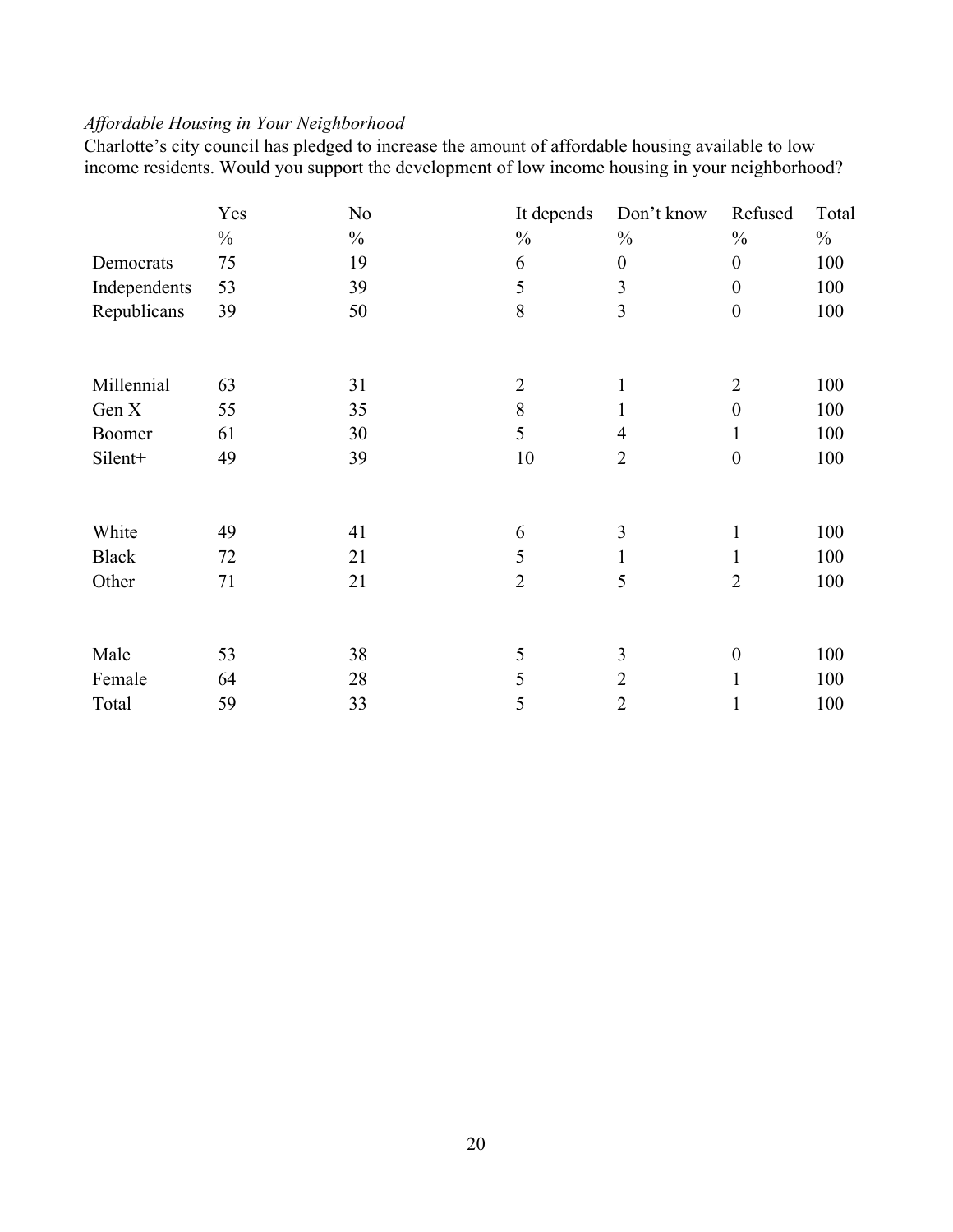## *Trust in Schools*

Do you have [more, less, or about the same level confidence] in Charlotte-Mecklenburg Schools compared with last year?

|               | More           | Less          | About Same    | Don't know    | Refused          | Total         |
|---------------|----------------|---------------|---------------|---------------|------------------|---------------|
|               | $\frac{0}{0}$  | $\frac{0}{0}$ | $\frac{0}{0}$ | $\frac{0}{0}$ | $\frac{0}{0}$    | $\frac{0}{0}$ |
| Democrats     | 13             | 26            | 43            | 17            | $\boldsymbol{0}$ | 100           |
| Independents  | 8              | 24            | 51            | 18            | $\boldsymbol{0}$ | 100           |
| Republicans   | 12             | 22            | 50            | 15            | $\mathbf{1}$     | 100           |
| Millennial    | 10             | 26            | 45            | 17            | $\mathbf{1}$     | 100           |
| Gen X         | 13             | 28            | 46            | 13            | $\boldsymbol{0}$ | 100           |
| <b>Boomer</b> | $\tau$         | 20            | 49            | 22            | 1                | 100           |
| Silent+       | 15             | 14            | 48            | 21            | $\overline{2}$   | 100           |
| White         | $\overline{7}$ | 21            | 52            | 18            | $\mathbf{1}$     | 100           |
| <b>Black</b>  | 12             | 30            | 40            | 16            | 1                | 100           |
| Other         | 23             | 17            | 41            | 17            | $\overline{2}$   | 100           |
| Male          | 9              | 23            | 51            | 17            | $\boldsymbol{0}$ | 100           |
| Female        | 11             | 25            | 43            | 18            | $\overline{2}$   | 100           |
| Total         | 10             | 24            | 47            | 18            | 1                | 100           |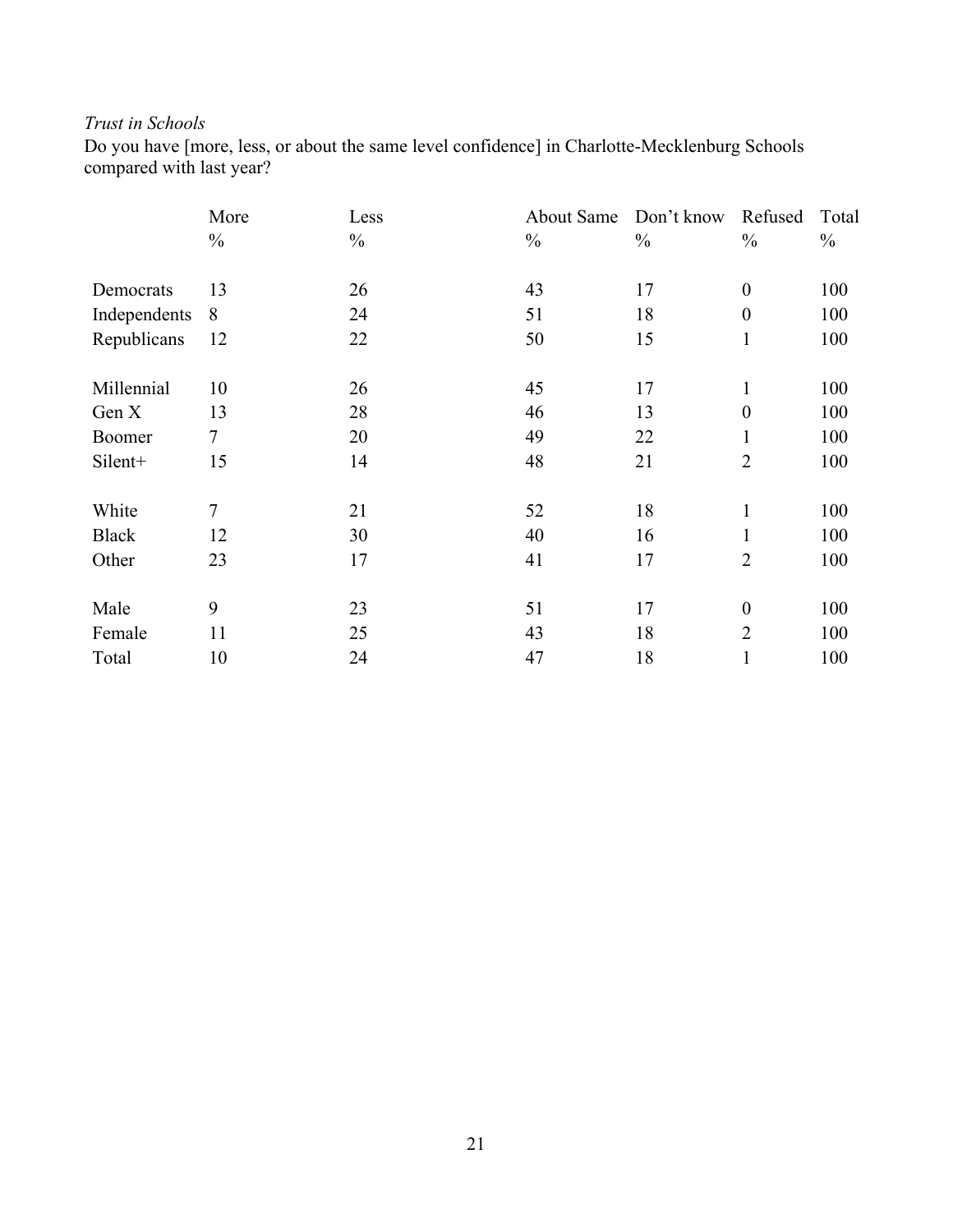## *School Bond Ballot Measure*

The November ballot will include \$922 million in bonds for Charlotte-Mecklenburg Schools to build new schools and expand and upgrade existing buildings. Do you support or oppose this bond?

|               | Support       | Oppose        | Don't plan to vote Don't know |                | Refused          | Total         |
|---------------|---------------|---------------|-------------------------------|----------------|------------------|---------------|
|               | $\frac{0}{0}$ | $\frac{0}{0}$ | $\frac{0}{0}$                 | $\frac{0}{0}$  | $\frac{0}{0}$    | $\frac{0}{0}$ |
| Democrats     | 86            | 10            | $\boldsymbol{0}$              | $\overline{4}$ | $\boldsymbol{0}$ | 100           |
| Independents  | 77            | 14            | $\overline{2}$                | 7              | $\boldsymbol{0}$ | 100           |
| Republicans   | 66            | 26            | $\mathbf{1}$                  | 7              | $\boldsymbol{0}$ | 100           |
| Millennial    | 82            | 12            | $\mathbf{1}$                  | 3              | $\overline{2}$   | 100           |
| Gen X         | 79            | 13            | $\mathbf{1}$                  | 7              | $\boldsymbol{0}$ | 100           |
| <b>Boomer</b> | 73            | 19            | $\overline{2}$                | 5              | $\mathbf{1}$     | 100           |
| Silent+       | 68            | 15            | $\overline{2}$                | 12             | $\overline{2}$   | 100           |
| White         | 76            | 15            | $\overline{2}$                | 6              | $\mathbf{1}$     | 100           |
| <b>Black</b>  | 80            | 13            | $\boldsymbol{0}$              | 6              |                  | 100           |
| Other         | 81            | 15            | $\boldsymbol{0}$              | $\overline{2}$ | $\overline{2}$   | 100           |
| Male          | 81            | 13            | $\mathbf{1}$                  | 5              | $\boldsymbol{0}$ | 100           |
| Female        | 75            | 15            | $\mathbf{1}$                  | 7              | $\overline{2}$   | 100           |
| Total         | 78            | 14            |                               | 6              |                  | 100           |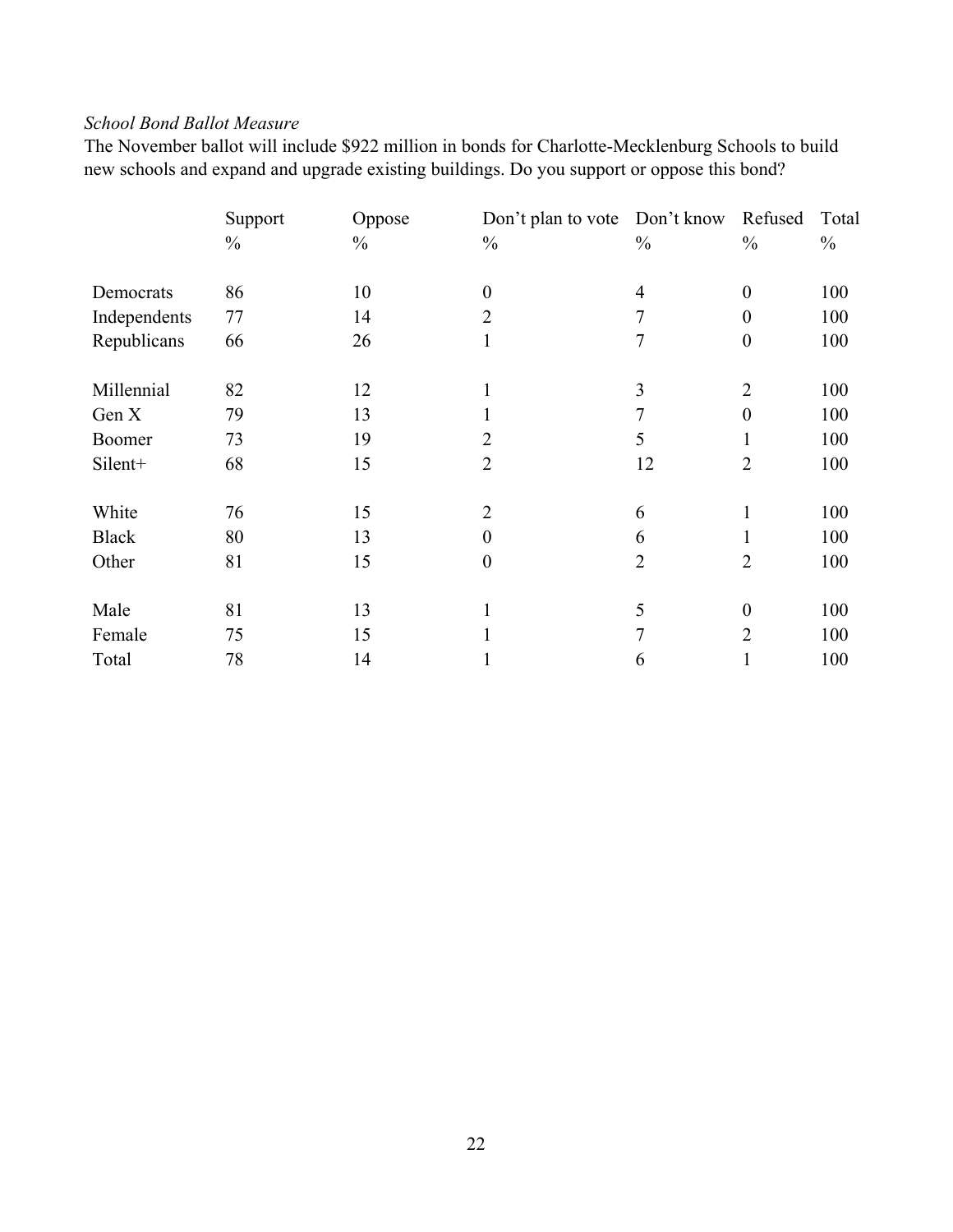## *Amazon Headquarters*

Charlotte is currently competing with many other major North American cities to become the second headquarters of Amazon. Would you say Charlotte is very likely, somewhat likely or not at all likely to win this competition?

|              | Very          |                 |                   |                         |                  |               |
|--------------|---------------|-----------------|-------------------|-------------------------|------------------|---------------|
|              | Likely        | Somewhat Likely | Not at all likely | Don't know              | Refused          | Total         |
|              | $\frac{0}{0}$ | $\frac{0}{0}$   | $\frac{0}{0}$     | $\frac{0}{0}$           | $\frac{0}{0}$    | $\frac{0}{0}$ |
| Democrats    | 28            | 56              | 12                | 5                       | $\boldsymbol{0}$ | 100           |
| Independents | 26            | 52              | 19                | $\overline{\mathbf{3}}$ | $\theta$         | 100           |
| Republicans  | 24            | 59              | 12                | 6                       | $\boldsymbol{0}$ | 100           |
| Millennial   | 25            | 55              | 13                | 5                       | $\overline{2}$   | 100           |
| Gen X        | 30            | 55              | 14                | $\overline{2}$          | $\overline{0}$   | 100           |
| Boomer       | 25            | 53              | 15                | 6                       | 1                | 100           |
| Silent+      | 19            | 50              | 18                | 13                      | $\overline{0}$   | 100           |
| White        | 18            | 59              | 17                | 5                       | $\mathbf{1}$     | 100           |
| <b>Black</b> | 38            | 48              | 10                | $\overline{4}$          | 1                | 100           |
| Other        | 36            | 40              | 21                | $\overline{2}$          | $\overline{2}$   | 100           |
| Male         | 17            | 58              | 21                | $\overline{4}$          | $\boldsymbol{0}$ | 100           |
| Female       | 33            | 51              | 9                 | 5                       | $\overline{2}$   | 100           |
| Total        | 26            | 54              | 14                | 5                       | 1                | 100           |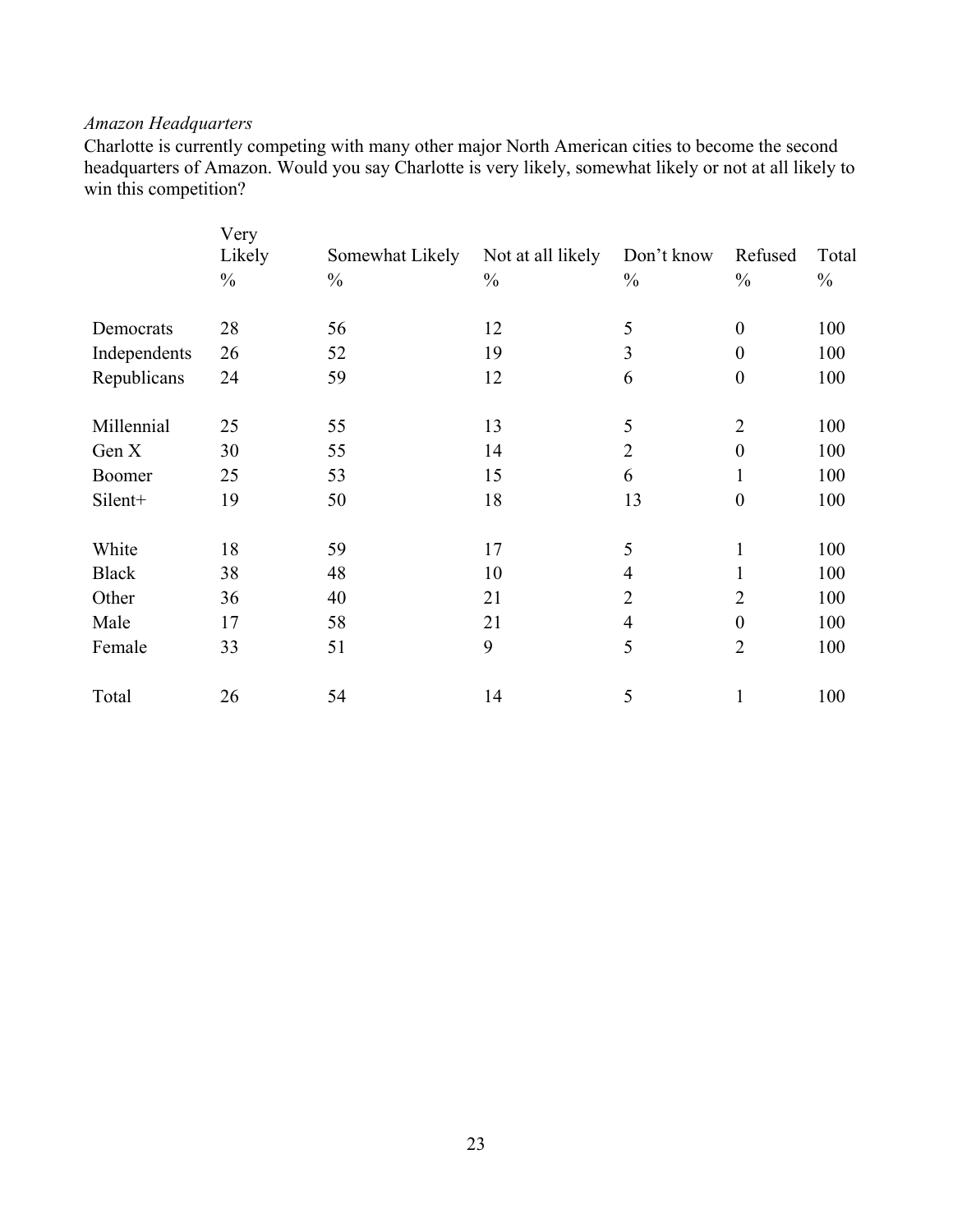## *Opioid Use*

In general, do you think people's illegal use of prescription drugs should be dealt with by [prosecutors through the criminal justice system] or by [doctors through the medical system]?

|              | Criminal Justice System | Medical System | It depends    | Don't know       | Refused          | Total         |
|--------------|-------------------------|----------------|---------------|------------------|------------------|---------------|
|              | $\frac{0}{0}$           | $\frac{0}{0}$  | $\frac{0}{0}$ | $\frac{0}{0}$    | $\frac{0}{0}$    | $\frac{0}{0}$ |
| Democrats    | 24                      | 61             | 11            | $\overline{4}$   | $\mathbf{1}$     | 100           |
| Independents | 24                      | 58             | 14            | $\overline{4}$   | $\boldsymbol{0}$ | 100           |
| Republicans  | 37                      | 36             | 26            | $\mathbf{1}$     | $\boldsymbol{0}$ | 100           |
|              |                         |                |               |                  |                  |               |
| Millennial   | 26                      | 55             | 15            | $\overline{2}$   | $\overline{2}$   | 100           |
| Gen X        | 26                      | 54             | 16            | 3                | $\mathbf{1}$     | 100           |
| Boomer       | 29                      | 53             | 13            | $\overline{3}$   | $\overline{2}$   | 100           |
| Silent+      | 17                      | 55             | 17            | 11               | $\boldsymbol{0}$ | 100           |
| White        | 26                      | 51             | 18            | $\overline{4}$   | $\overline{2}$   | 100           |
| <b>Black</b> | 28                      | 57             | 9             | $\overline{4}$   | $\mathbf{1}$     | 100           |
| Other        | 15                      | 65             | 18            | $\boldsymbol{0}$ | $\overline{2}$   | 100           |
| Male         | 26                      | 52             | 19            | $\overline{4}$   | $\boldsymbol{0}$ | 100           |
| Female       | 27                      | 56             | 12            | 3                | $\overline{2}$   | 100           |
| Total        | 26                      | 54             | 15            | 3                | $\overline{2}$   | 100           |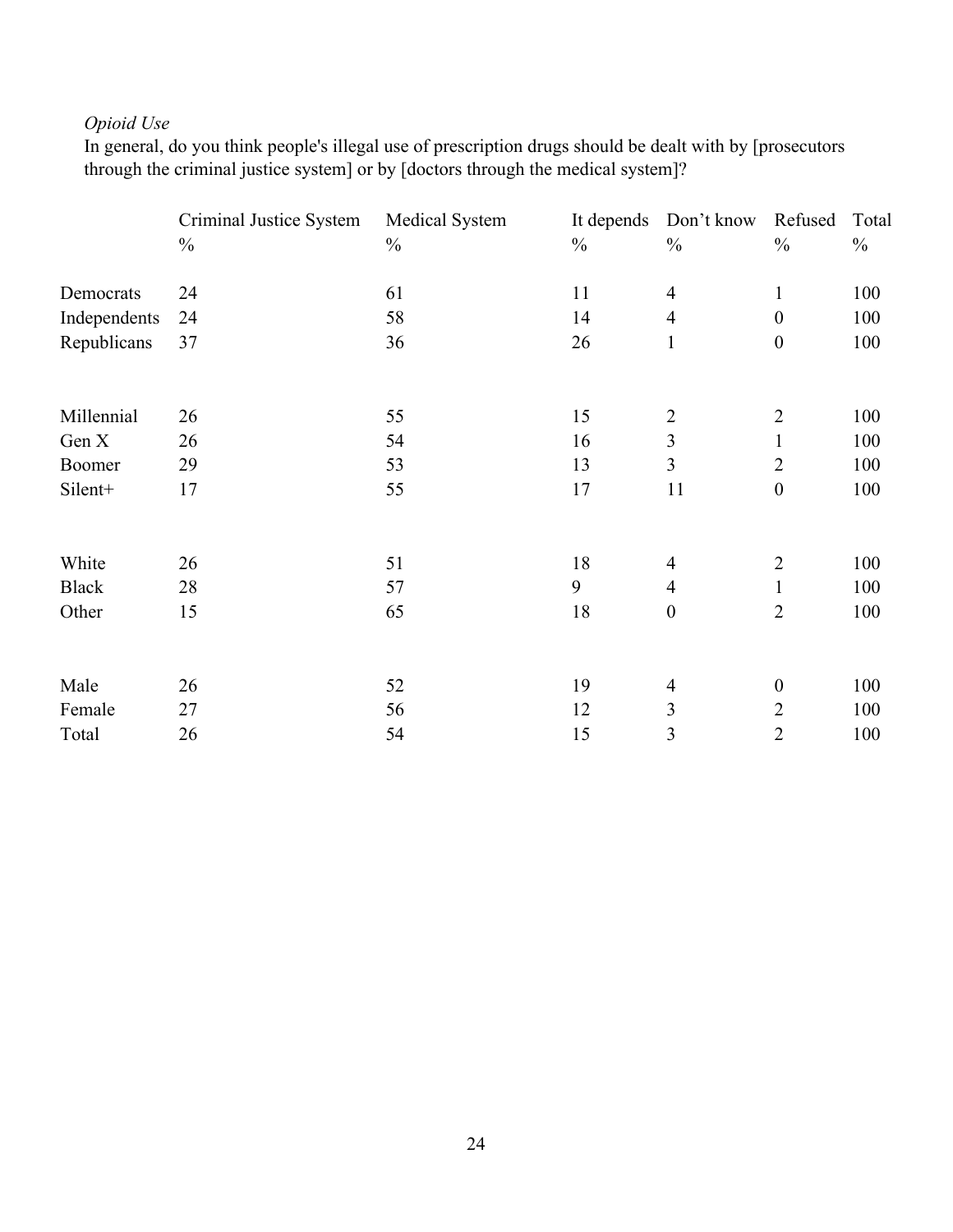## *Race Relations in Mecklenburg County*

Since the shooting of Keith Lamont Scott last September, would you say that race relations in Charlotte Mecklenburg are better, worse, or about the same as they were before?

|              | <b>Better</b>  | Worse         | About the same as before | Don't Know     | Refused          | Total         |
|--------------|----------------|---------------|--------------------------|----------------|------------------|---------------|
|              | $\frac{0}{0}$  | $\frac{0}{0}$ | $\frac{0}{0}$            | $\frac{0}{0}$  | $\frac{0}{0}$    | $\frac{0}{0}$ |
| Democrats    | 9              | 26            | 60                       | 5              | $\mathbf{1}$     | 100           |
| Independents | 6              | 28            | 61                       | $\overline{4}$ | $\boldsymbol{0}$ | 100           |
| Republicans  | $\overline{4}$ | 38            | 53                       | 3              | $\mathbf{1}$     | 100           |
|              |                |               |                          |                |                  |               |
| Millennial   | 6              | 29            | 59                       | $\overline{4}$ | $\overline{2}$   | 100           |
| Gen X        | $\overline{7}$ | 30            | 60                       | 3              | $\boldsymbol{0}$ | 100           |
| Boomer       | 5              | 29            | 57                       | 5              | $\overline{4}$   | 100           |
| Silent+      | 13             | 26            | 52                       | 9              | $\boldsymbol{0}$ | 100           |
| White        | 7              | 32            | 55                       | $\overline{4}$ | $\overline{2}$   | 100           |
| <b>Black</b> | 6              | 27            | 62                       | $\overline{4}$ | $\overline{2}$   | 100           |
| Other        | 6              | 17            | 64                       | 8              | $\overline{4}$   | 100           |
| Male         | $\tau$         | 29            | 60                       | $\overline{4}$ | $\boldsymbol{0}$ | 100           |
| Female       | 7              | 29            | 57                       | $\overline{4}$ | 3                | 100           |
| Total        | 7              | 29            | 58                       | 4              | $\overline{2}$   | 100           |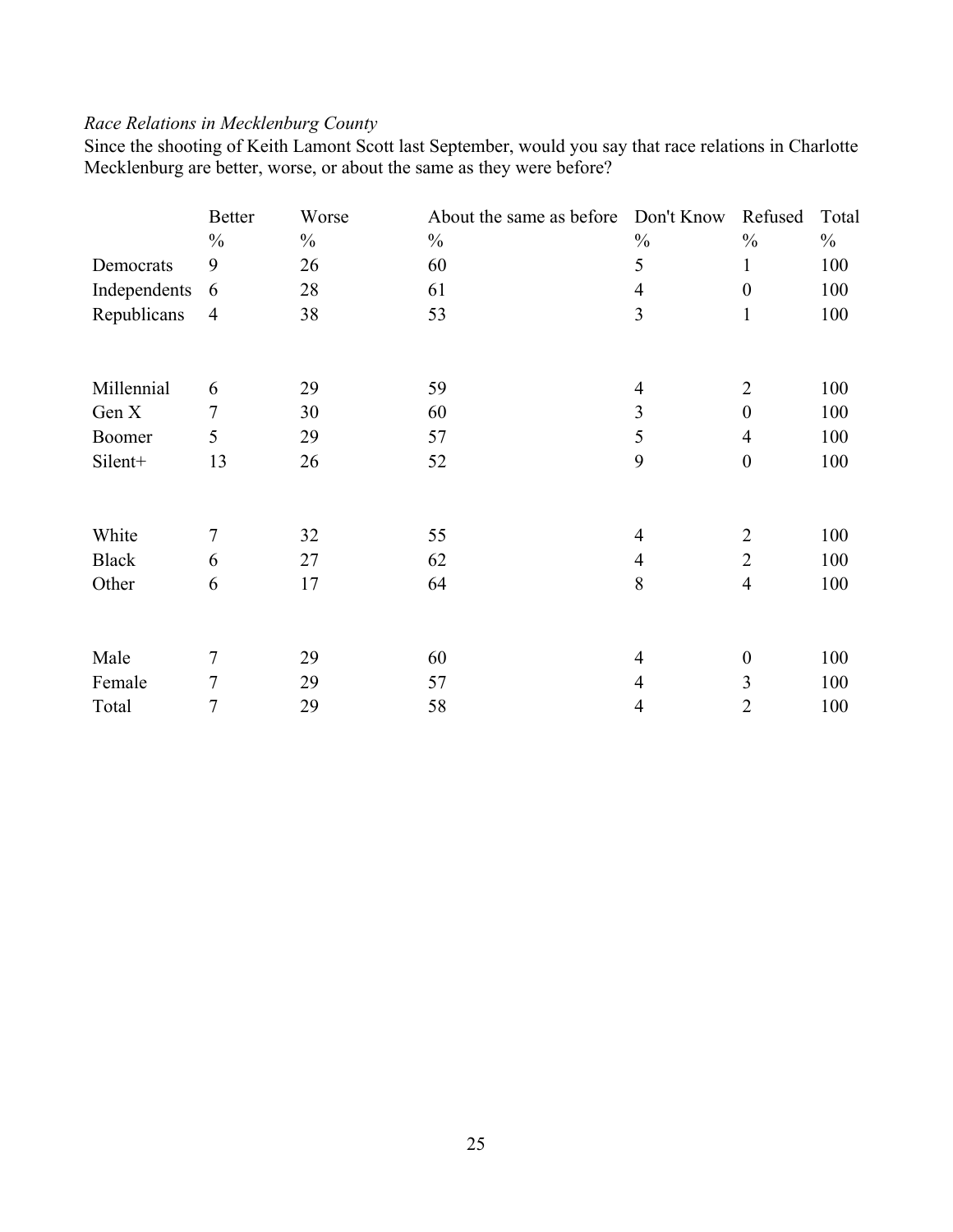## *Police Fair Toward Racial Minorities*

Do you think the Charlotte Mecklenburg police treat racial minorities fairly, or do they treat some groups better than others?

|              | All Groups Fairly | Some Better   | It depends       | Don't know    | Refused          | Total         |
|--------------|-------------------|---------------|------------------|---------------|------------------|---------------|
|              | $\frac{0}{0}$     | $\frac{0}{0}$ | $\frac{0}{0}$    | $\frac{0}{0}$ | $\frac{0}{0}$    | $\frac{0}{0}$ |
| Democrats    | 15                | 64            | 6                | 14            | 1                | 100           |
| Independents | 33                | 45            | 3                | 18            | $\boldsymbol{0}$ | 100           |
| Republicans  | 71                | 18            | $\mathbf{1}$     | 8             | $\mathbf{1}$     | 100           |
|              |                   |               |                  |               |                  |               |
| Millennial   | 25                | 57            | 3                | 12            | 3                | 100           |
| Gen X        | 37                | 43            | 5                | 16            | $\boldsymbol{0}$ | 100           |
| Boomer       | 35                | 45            | 3                | 14            | 3                | 100           |
| Silent+      | 47                | 21            | 6                | 25            | $\overline{2}$   | 100           |
| White        | 46                | 33            | 3                | 17            | $\overline{2}$   | 100           |
| <b>Black</b> | 13                | 67            | 5                | 12            | $\overline{2}$   | 100           |
| Other        | 23                | 59            | $\boldsymbol{0}$ | 14            | $\overline{4}$   | 100           |
|              |                   |               |                  |               |                  |               |
| Male         | 39                | 43            | 3                | 14            | $\boldsymbol{0}$ | 100           |
| Female       | 27                | 50            | 4                | 15            | $\overline{4}$   | 100           |
| Total        | 33                | 47            | 4                | 15            | $\overline{2}$   | 100           |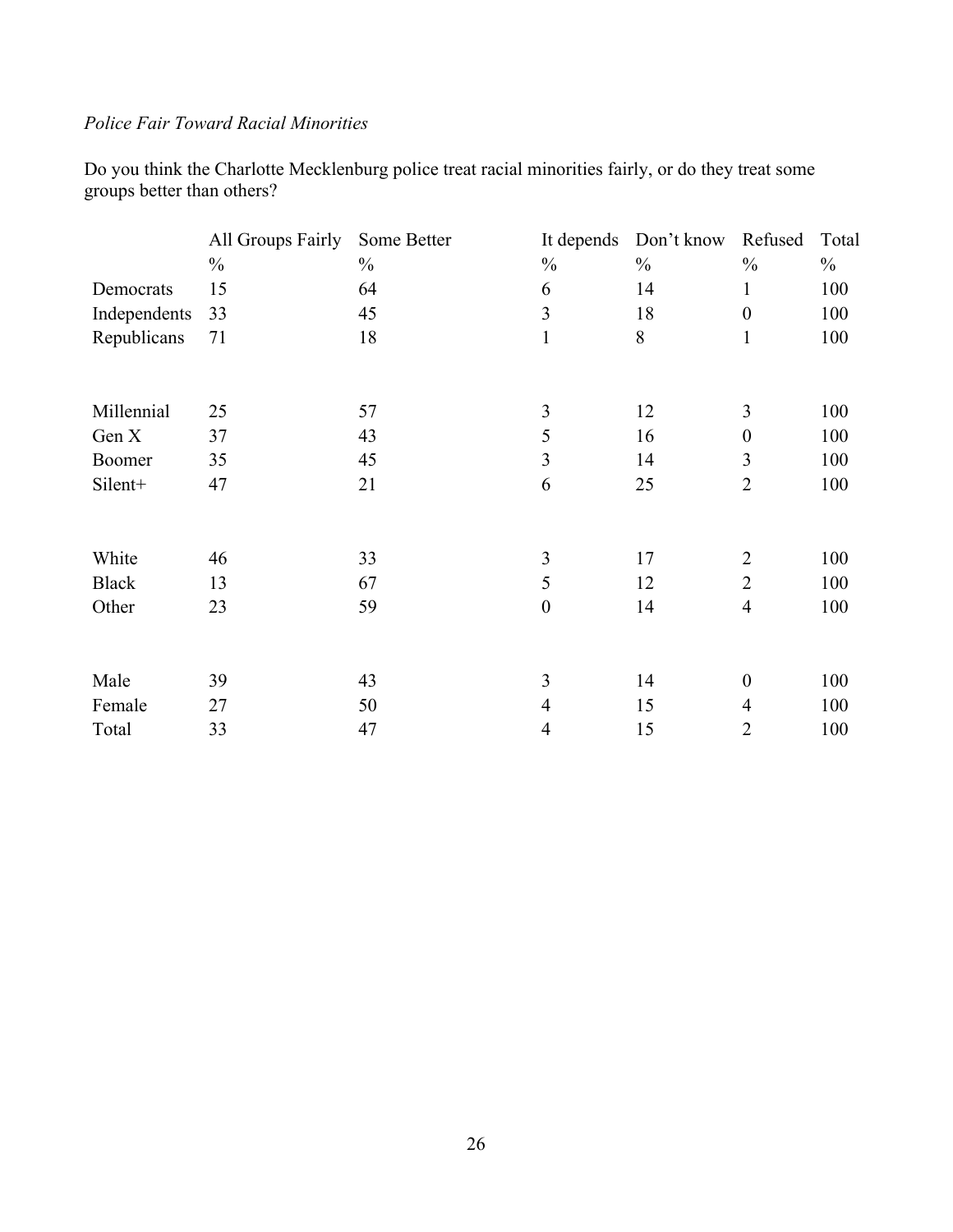# *Approval of a Citizen Review Board*

Would you support granting a citizen review board the power to investigate claims of police misconduct and require police to provide information?

|              | Yes           | N <sub>0</sub> | It depends       | Don't know     | Refused          | Total         |
|--------------|---------------|----------------|------------------|----------------|------------------|---------------|
|              | $\frac{0}{0}$ | $\frac{0}{0}$  | $\frac{0}{0}$    | $\frac{0}{0}$  | $\frac{0}{0}$    | $\frac{0}{0}$ |
| Democrats    | 87            | 6              | $\overline{2}$   | 5              | $\mathbf{1}$     | 100           |
| Independents | 69            | 23             | $\overline{3}$   | 6              | $\boldsymbol{0}$ | 100           |
| Republicans  | 57            | 37             | $\overline{3}$   | $\overline{3}$ | $\boldsymbol{0}$ | 100           |
|              |               |                |                  |                |                  |               |
| Millennial   | 78            | 13             | $\overline{2}$   | 5              | $\overline{2}$   | 100           |
| Gen X        | 71            | 22             | $\overline{2}$   | 5              | $\overline{0}$   | 100           |
| Boomer       | 71            | 21             | $\overline{3}$   | 3              | $\overline{2}$   | 100           |
| Silent+      | 58            | 23             | $\overline{4}$   | 11             | $\overline{4}$   | 100           |
|              |               |                |                  |                |                  |               |
| White        | 60            | 28             | 3                | 6              | 2                | 100           |
| <b>Black</b> | 89            | 6              | $\boldsymbol{0}$ | 3              | $\overline{2}$   | 100           |
| Other        | 83            | $\overline{7}$ | $\overline{2}$   | $\overline{4}$ | $\overline{4}$   | 100           |
|              |               |                |                  |                |                  |               |
| Male         | 71            | 24             | $\overline{2}$   | 3              | $\boldsymbol{0}$ | 100           |
| Female       | 73            | 14             | 3                | 7              | 3                | 100           |
| Total        | 72            | 19             | $\overline{2}$   | 5              | $\overline{2}$   | 100           |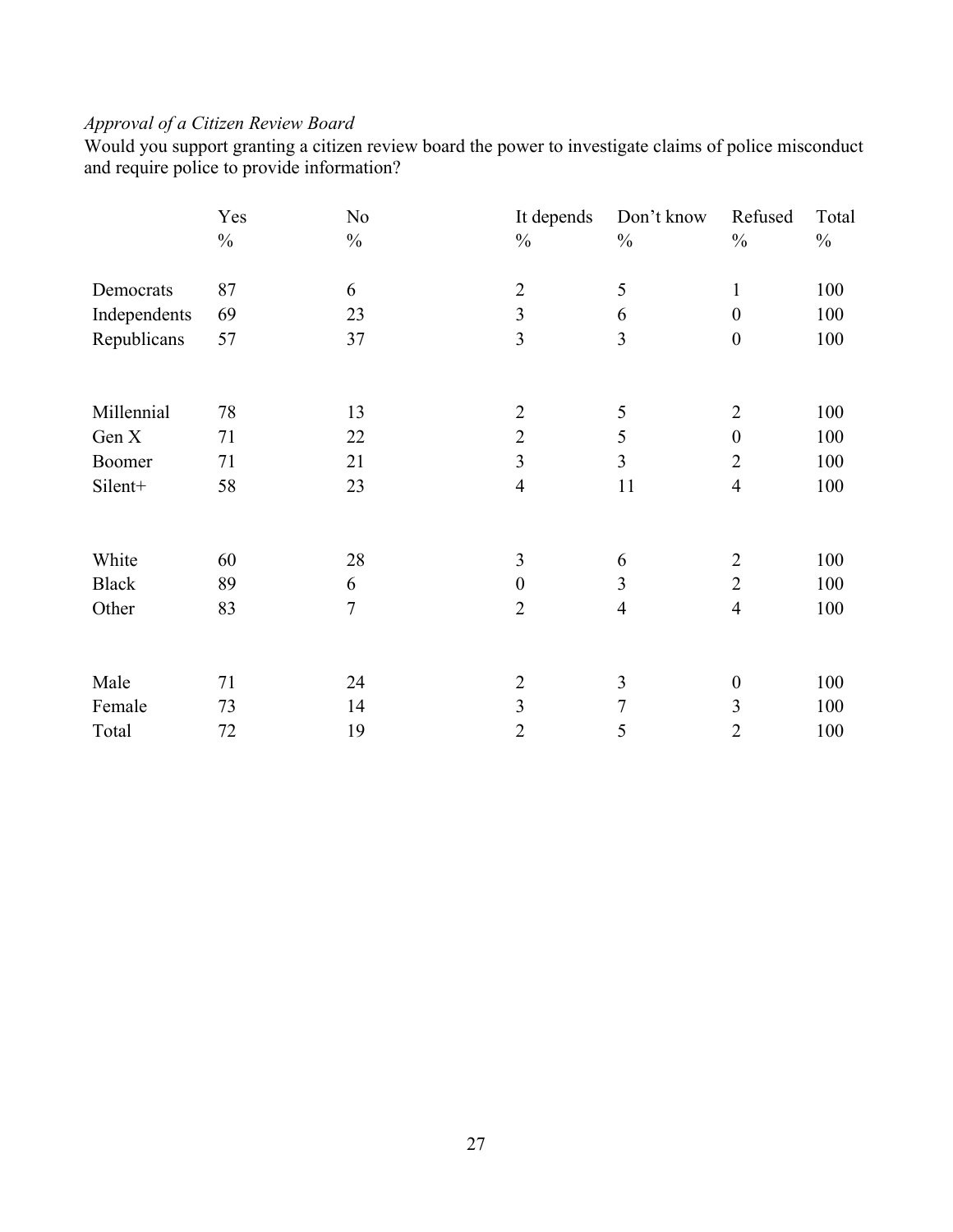## *Street Names*

Should the City of Charlotte change the names of streets like Stonewall Street that are named for Confederate leaders?

|              | Yes            | N <sub>0</sub> | It depends     | Don't know     | Refused          | Total |
|--------------|----------------|----------------|----------------|----------------|------------------|-------|
|              | $\frac{0}{0}$  | $\frac{0}{0}$  | $\frac{0}{0}$  | $\frac{0}{0}$  | $\frac{0}{0}$    | $\%$  |
| Democrats    | 38             | 52             | $\overline{2}$ | 8              | $\boldsymbol{0}$ | 100   |
| Independents | 22             | 65             | $\overline{4}$ | 9              | $\boldsymbol{0}$ | 100   |
| Republicans  | 6              | 91             | $\overline{2}$ | $\mathbf{1}$   | $\boldsymbol{0}$ | 100   |
|              |                |                |                |                |                  |       |
| Millennial   | 31             | 55             | $\overline{4}$ | 9              | 1                | 100   |
| Gen X        | 28             | 62             | $\sqrt{2}$     | 8              | $\boldsymbol{0}$ | 100   |
| Boomer       | 19             | 72             | $\overline{4}$ | $\overline{3}$ | 1                | 100   |
| Silent+      | $\overline{4}$ | 85             | $\overline{2}$ | 9              | $\boldsymbol{0}$ | 100   |
|              |                |                |                |                |                  |       |
| White        | 15             | 77             | $\mathfrak{Z}$ | $\overline{4}$ | $\mathbf{1}$     | 100   |
| <b>Black</b> | 41             | 44             | 3              | 12             | $\mathbf{1}$     | 100   |
| Other        | 22             | 61             | $\overline{2}$ | 13             | $\overline{2}$   | 100   |
| Male         | 24             | 66             | $\overline{2}$ | $8\,$          | $\boldsymbol{0}$ | 100   |
| Female       | 25             | 63             | $\overline{4}$ | $\overline{7}$ | $\overline{2}$   | 100   |
| Total        | 25             | 64             | 3              | 7              | 1                | 100   |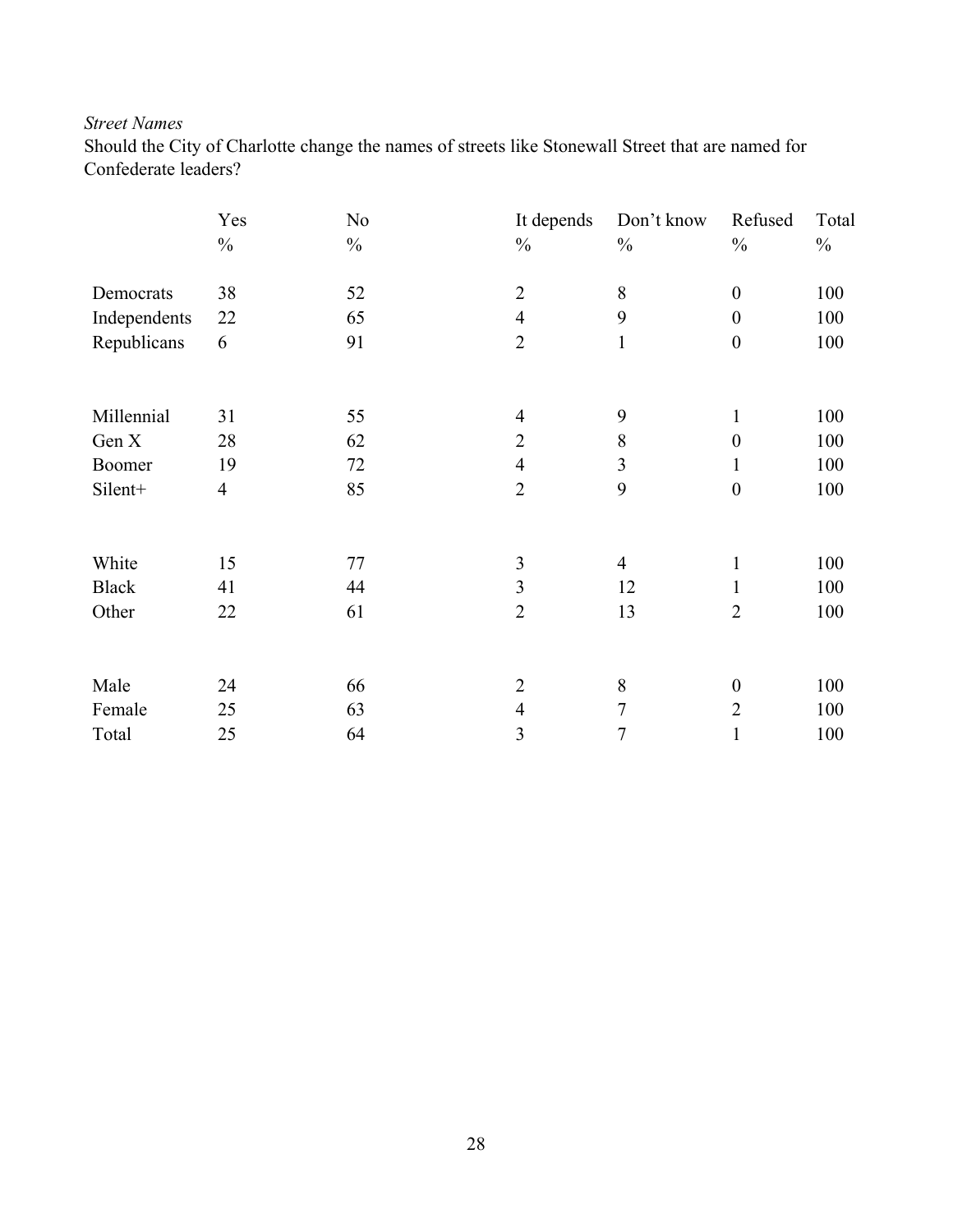# **Question Ordering**

|         | Introduction                       |  |
|---------|------------------------------------|--|
| $\circ$ |                                    |  |
| $\circ$ |                                    |  |
|         | Charlotte Mayoral Race             |  |
| $\circ$ |                                    |  |
| $\circ$ |                                    |  |
| $\circ$ |                                    |  |
| $\circ$ |                                    |  |
| $\circ$ |                                    |  |
|         | <b>Charlotte Issues</b>            |  |
| $\circ$ |                                    |  |
| $\circ$ |                                    |  |
| $\circ$ |                                    |  |
| $\circ$ |                                    |  |
| $\circ$ |                                    |  |
| $\circ$ |                                    |  |
| $\circ$ |                                    |  |
| $\circ$ |                                    |  |
| $\circ$ |                                    |  |
|         | Race and Law Enforcement           |  |
| $\circ$ |                                    |  |
| $\circ$ |                                    |  |
| $\circ$ |                                    |  |
|         | Approval of President and Governor |  |
| $\circ$ |                                    |  |
| $\circ$ |                                    |  |
|         | Demographics                       |  |
| $\circ$ |                                    |  |
| O       |                                    |  |
| $\circ$ |                                    |  |
| $\circ$ |                                    |  |
|         | <b>WBTV/OBSERVER</b>               |  |
| $\circ$ |                                    |  |
|         | <b>Post-Interview Questions</b>    |  |
| $\circ$ |                                    |  |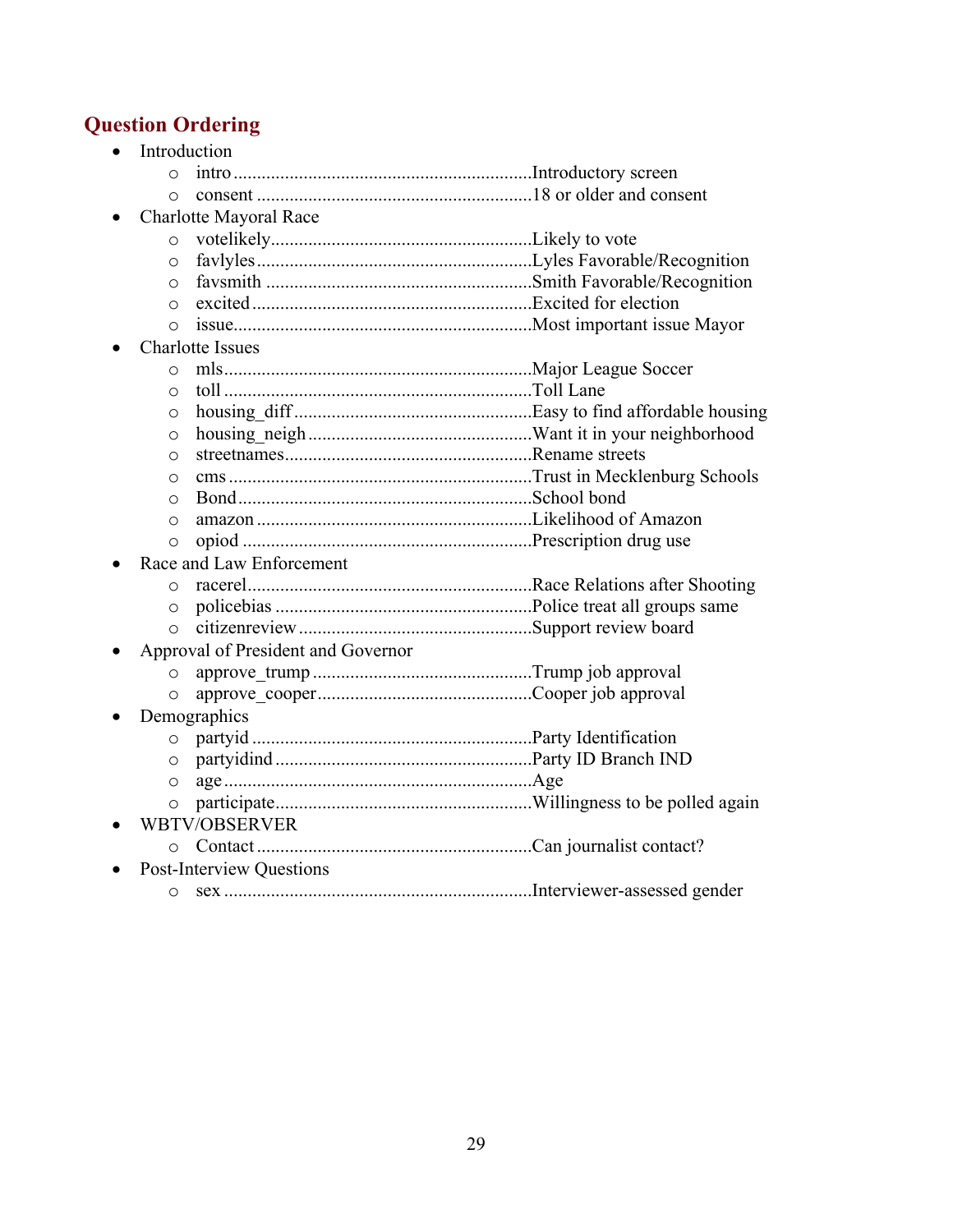# **Methodological Information**

|                                          | Population Registered Voters, Mecklenburg County                            |
|------------------------------------------|-----------------------------------------------------------------------------|
|                                          |                                                                             |
| Dates in the field: September 18-22,2016 |                                                                             |
|                                          |                                                                             |
| Margin of Error Overall:  +/- 3.96%      |                                                                             |
| Margin of Error (Charlotte): +/- 4.41%   |                                                                             |
| Confidence Level: 95%                    |                                                                             |
|                                          | Weighting Variables: Age, Race, and Gender, Registered Party Identification |

### *Procedure*

The Elon University Poll uses a random sample of North Carolina voters with telephones and wireless (cell) telephone numbers.

For the administration of surveys, the Elon University Poll uses CATI system software (Computer Assisted Telephone Interviewing). We attempt to reach each working telephone number in the sample up to three times. We only interview residents of who are over 18. In compliance with FCC rules, each phone number was dialed manually by a human interviewer. An interview is complete only if a respondent progresses through the entire survey.

The Elon University Poll conducted the survey in English. Live interviewers called from 6:30 pm to 9:00 pm, Monday through Thursday, 9/18-9/21 and 6:00 pm to 8:00 pm on Friday 9/22. Some respondents were contacted the week prior to interviews and pre-recruited for participation.

### *Weighting*

Weights were generated using a technique known as iterative proportional fitting, also known as raking. We typically weight results from the Elon University Poll on multiple demographic characteristics. In the case of this survey, our target population was registered voters in North Carolina.

The weight variables were race, gender, age and registered party identification. Each variable was weighted to match relative proportions of registered voters Mecklenburg County(active and inactive). These proportions were calculated from the NC SOBE voter file accessed on 9/17/17 Note that registered party differs significantly from self-identified party identification, which is more of a psychological attachment than a stable demographic.

Because the sample was from the voter registration list rather than a random digit dial, we did not weight on phone usage (as is our practice with RDD surveys), largely because CDC parameters of phone usage are reflective of the general population rather than registered voters alone.

### *Design Effects*

The standard error of an estimate for a simple random sample is different from the standard error of an estimate based on a weighted sample. This is referred to as a design effect. For example the overall design effect for the final weights for the sample of Registered Voters in Mecklenburg County was 1.12. So an adjusted margin of error for that sample that takes into account the design effect of a survey would be  $+/- 4.45$  instead of  $+/- 3.96$ .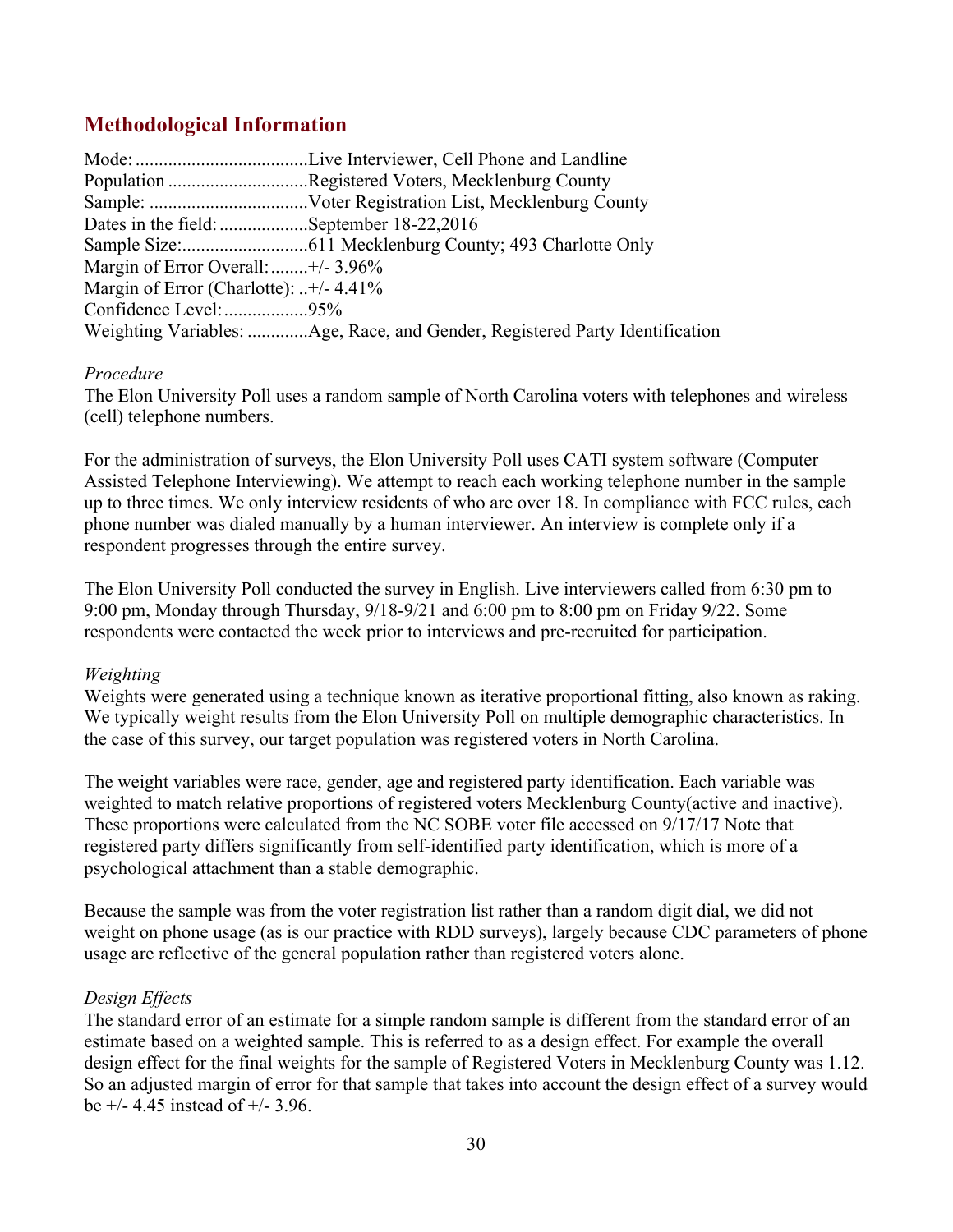### *Support for Transparency*

The Elon University Poll supports transparency in survey research and is a charter member of the American Association for Public Opinion Research Transparency Initiative, which is a program promoting openness and transparency about survey research methods and operations among survey research professionals and the industry. All information about the Elon University Poll that we released to the public conforms to reporting conventions recommended by the American Association for Public Opinion Research and the National Council on Public Polls.

#### *Question Construction and Question Order*

In releasing survey results, the Elon University Poll provides the questions as worded and the order in which respondents receive these questions. In some cases question ordering rotates to avoid biases. In an effort to provide neutral, non-biased questions, we attempt to observe conventional question wording and question order protocols in all of our polls. In order to avoid rec ency or primacy effects, we randomize candidate names and directional response options (e.g. support / oppose) within the text of each question. We pretest every questionnaire multiple times before entering the field.

#### *Branching Questions*

For questions with multiple response options, we often program our surveys to branch into a secondary probing question.

### *"Don't Know" & "Refused" Response Options*

All questions include an option for respondents to volunteer "Don't Know" or to refuse. Unless otherwise noted, interviewers do not prompt "don't know" responses.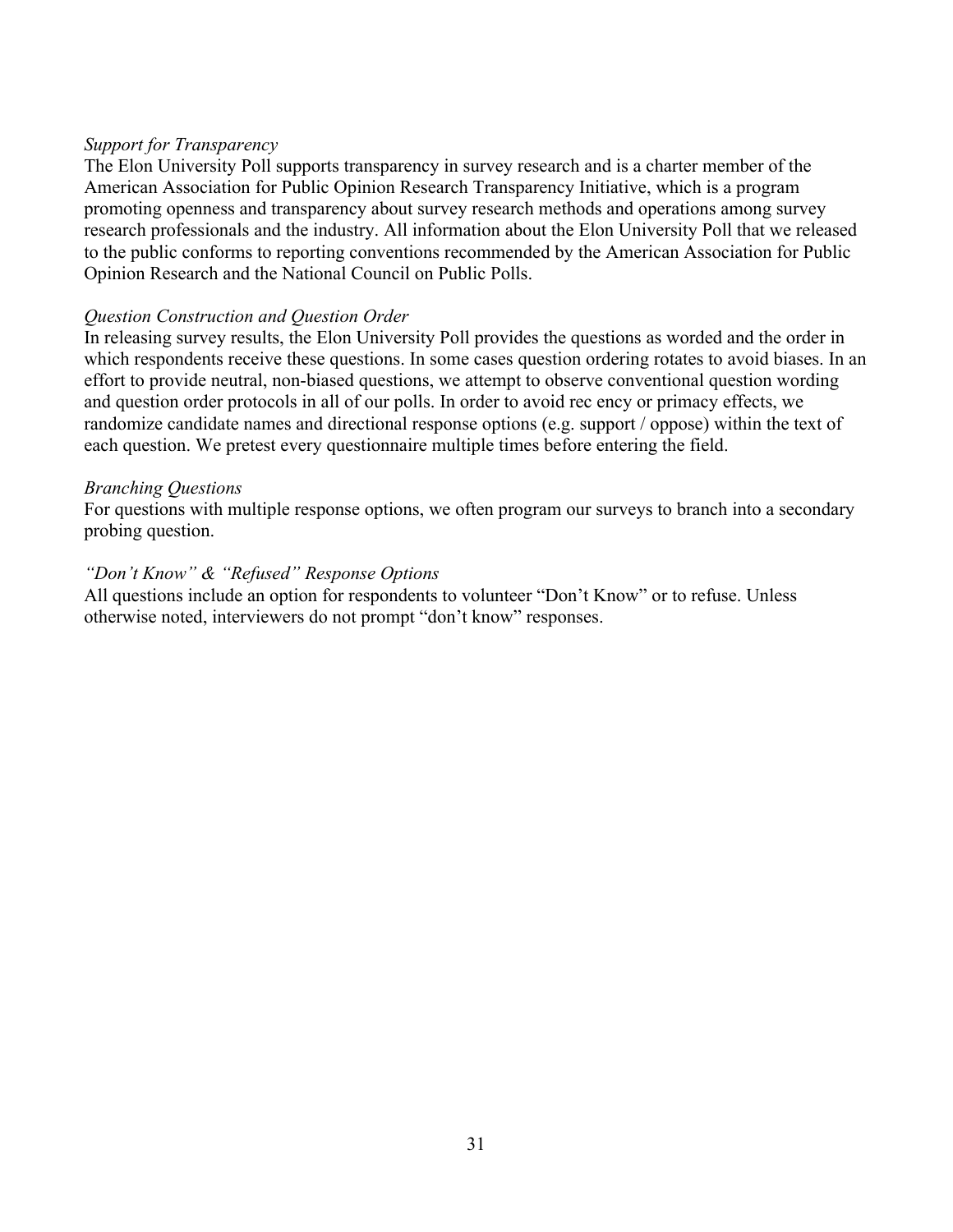### **Frequently Asked Questions**

#### **1. Who pays for the Elon University Poll?**

Elon University fully funds the Elon University Poll. The poll operates under the auspices of the College of Arts and Sciences at Elon University, led by Dean Gabie Smith. The Elon University administration, led by Dr. Leo Lambert, president of the university, fully supports the Elon University Poll as part of its service to the community. Because of this generous support, the Elon University poll does not engage in any contract work. This permits the Elon University Poll to operate as a neutral, non-biased, non-partisan resource.

#### **2. Does the Elon University Poll favor a certain party?**

The Elon University Poll is an academic, non-partisan survey. We do not engage or work with any political candidates or parties. We employ best practices to ensure the results are not biased.

#### **3. Where do you get your numbers?**

We obtain a random sample of the North Carolina registered voter list from Survey Sample International (SSI). SSI enhances this list to provide up-to-date phone numbers for voters. In order to adjust for differing probabilities of completion by age, the sample was adjusted prior to making phone calls based on the likelihood of respondents of an age group to complete a survey.

#### **4. How many times do you call a number before giving up?**

We will attempt to call each working number up to three times before removing it from the sample.

#### **5. Do you call both cell phones and land lines?**

Yes. We use a mixed sample of both cell phones and landlines. In the case of this poll, our sample consisted of 75% cell phones and 25% landline phones.

#### **6. Do you report non-response rates?**

Yes. The response rate for the September 18-22, 2017 poll was 15.8% The response rate is calculated using the American Association of Public Opinion Research (AAPOR) formula RR4.

#### **7. Do you weight the data?**

Yes. We apply weights to the data. An iterative proportional fitting algorithm generates weights based on North Carolina State Board of Election population statistics.

#### **8. Do you randomize response options?**

Yes. We rotate the order of candidate names in all applicable questions. We also rotate order of text for other questions, such as those that include response options such as "more" and "less." Furthermore, we rotate the order of some questions themselves if we suspect the order of a question could bias results.

#### **9. How are students involved in the Elon University Poll?**

Elon University students are involved with the survey as part of the University's commitment to civic engagement and experiential learning where "students learn through doing." Student interviewers receive training prior to engaging in interviewing. A team of student polling associates assists the directors with data collection.